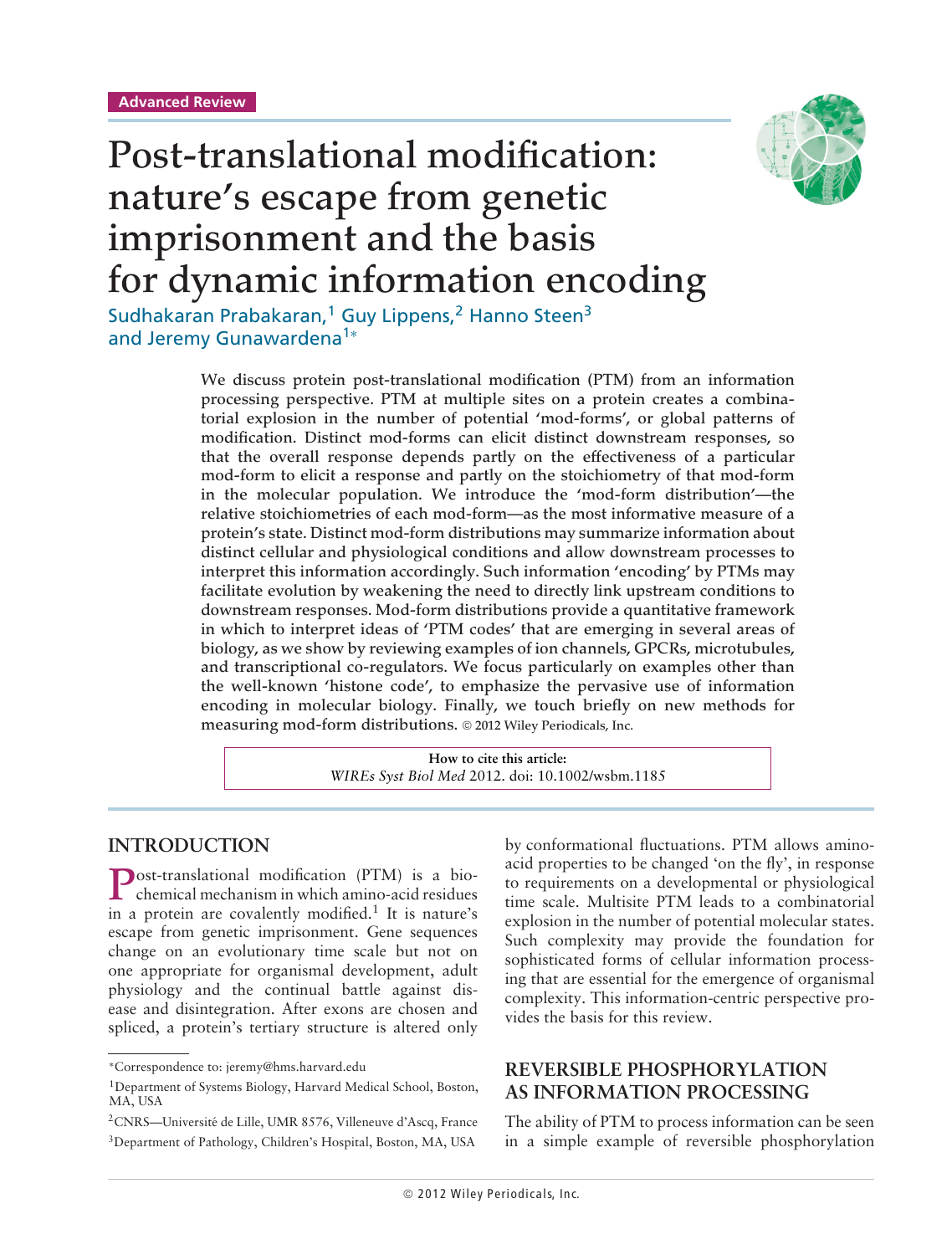on a single site (Figure 1a). An individual substrate molecule can be either unphosphorylated or phosphorylated. The population of substrate molecules contains a mixture of both molecular states. The state of the population can be summarized in the relative stoichiometry of the phosphorylated state, denoted *U* in Figure 1b and c. This number varies between 0 (completely unphosphorylated) and 1 (completely phosphorylated). It is easiest to understand the behavior of *U* when the system has reached steady state and the rates of phosphorylation and dephosphorylation are equal and opposite. Then, *U* depends on the relative amounts, or effective levels of activity, of kinase and phosphatase (Figure 1c).

To put it another way, the relative stoichiometry, *U*, carries information about the amounts or activity levels of the enzymes that are targetting the substrate. If the substrate is itself interacting with other proteins that prefer the phosphorylated state, such as those carrying phospho-specific binding domains,4 these downstream processes will be able to sense information about the upstream enzymes, indirectly through the value of *U*. We will see in the course of this review how this idea plays out in intricate ways across a broad range of cellular processes.

PTM information processing is highly regulatable. As shown by Goldbeter and Koshland in a classic mathematical analysis, $3$  and later confirmed experimentally,<sup>5</sup> the shape of the *U*-response curve becomes steeper as the total amount of substrate increases (Figure  $1(c)$ ). If the response is very steep (blue curve), then any changes in enzyme amounts that stay below threshold or above saturation will not be visible through changes in *U*. The information will have been filtered out. Between threshold and saturation, the dynamic range becomes highly amplified: small changes in enzyme amounts yield large changes in *U* ('ultrasensitivity'). Such quantitative details matter: if information processing is to be understood, we need to be able to measure relative stoichiometries and to relate their behavior to the enzyme networks that underlie PTM.

The ability to process information, and to do so in a regulatable way, requires continuous expenditure of energy. This comes from hydrolysis of the donor molecule, in this case ATP, and is a dissipative process: a cell's core biochemical pathways must continually replenish ATP and maintain the chemical 'voltage' that drives phosphorylation. In this sense, PTM behaves like a transistor in electronics, expending energy to encode information. Such functionality becomes vastly enhanced with multiple types and multiple sites of modification. The implications of multisite phosphorylation have been discussed in previous



(b) Relative stoichiometry of the phosphorylated state

Concentration of P

**FIGURE 1** | Reversible phosphorylation as information processing. (a) A single phosphorylated site on a substrate is dynamically regulated by a forward kinase, <sup>E</sup>, and a reverse phosphatase, <sup>F</sup>. Not shown are the donor, ATP, its hydrolysis products, ADP and Pi, and the background metabolic pathways that maintain the ATP 'voltage' (see Figure 3a). (b) The state of the population of substrate molecules is summarized by the relative stoichiometry of the phosphorylated state, denoted U, and defined by the fraction shown. Note that the denominator may have more contributions than just the free unphosphorylated and phosphorylated states, since, depending on the enzyme mechanisms, substrate may also be bound in enzyme-substrate complexes. (c) The steady-state level of U is shown as a function of the relative amounts of kinase and phosphatase. This is a hypothetical, but typical, illustration; the quantitative details depend on the enzyme mechanisms.<sup>2</sup> The value of U contains information about the relative amounts of kinase and phosphatase, which can be sensed and utilized by downstream processes. The response curve can exhibit increasing steepness, from nearly hyperbolic (black) to strongly sigmoidal (blue), as the amount of substrate is increased, $3$  allowing the information processing characteristics to be regulated.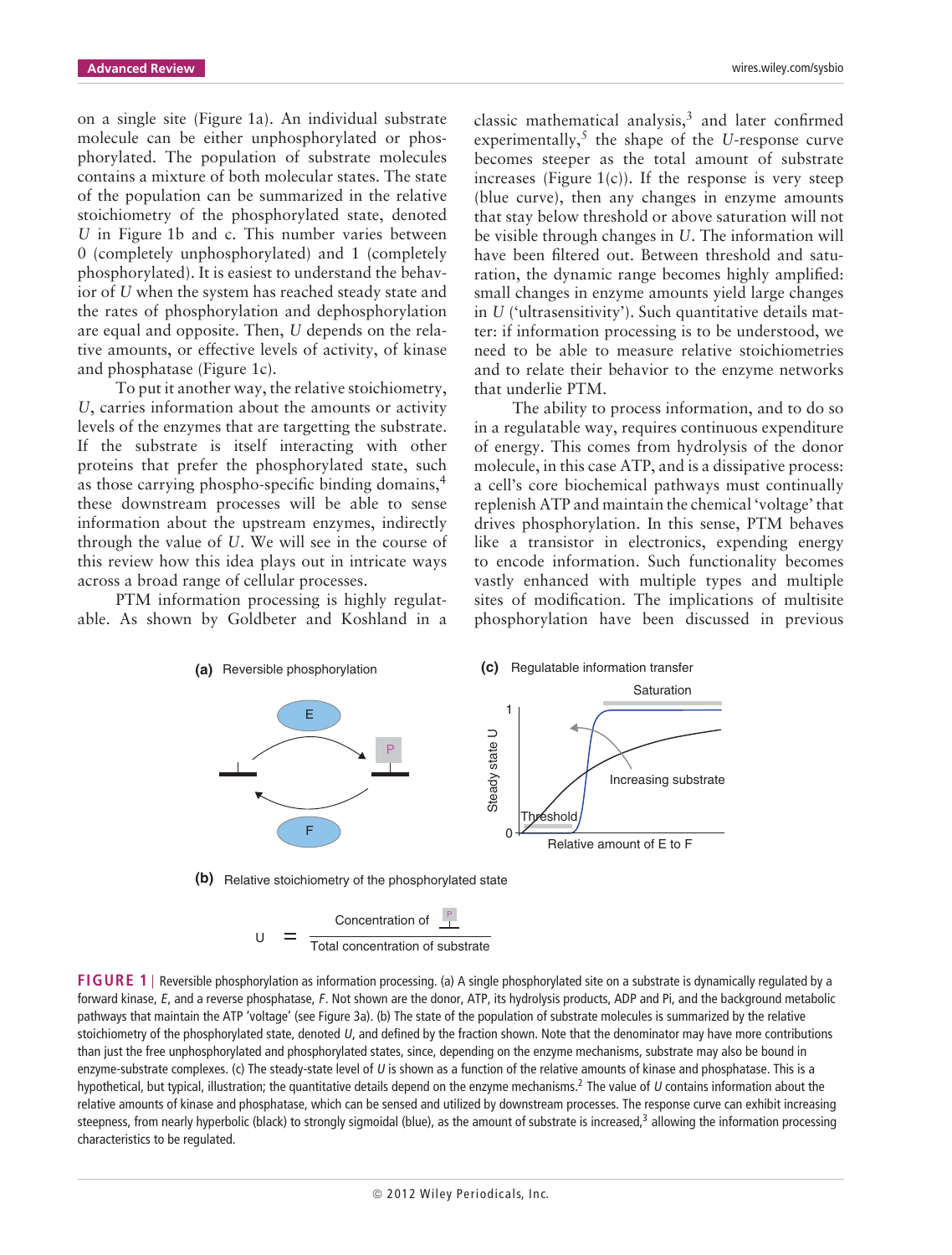reviews,  $6-8$  as has the interplay of different types of modification.<sup>9</sup>

# **METABOLIC AND POLYPEPTIDE MODIFICATIONS**

Over 200 types of PTM have been identified.<sup>1,10</sup> Several were discovered years ago and their broader significance has emerged only slowly.<sup>11</sup> Mass spectrometry has been instrumental in giving a genome-wide and less biased view.<sup>10</sup> A recent survey of SwissProt data finds 87,308 experimentally detected modifications of amino-acid residues.<sup>12</sup> Phosphorylation on serine/threonine is the most prevalent (Figure 2), although this may reflect the preponderance of phosphorylation studies. Of the other prevalent modifications, some are thought to be irreversible, or, at least, are not known to be reversible. Irreversible modifications have limited information processing capabilities and we focus here only on reversible PTMs (from now on, simply, PTMs), and limit attention further to those occurring in eukaryotes, particularly metazoans (Table 1).

What has been said above for phosphorylation holds true for other such PTMs. They are all dissipative mechanisms in which energy is expended to change protein state. However, there are two different kinds of processes that maintain the required 'voltages'. One kind of modification is based on small molecular groups—phosphoryl, acetyl, ADP-ribosyl, etc.—that are carried by metabolic donors—ATP, acetyl-CoA, NAD, etc.—(Table 1). The donor molecules are continuously supplied by the cell's background metabolic processes, which have the ultimate responsibility for ensuring that the required 'voltages' are maintained (Figure 3a). Forward and reverse modifications are each carried out by single enzymes.

In contrast to small molecule modifications, ubiquitin, and ubiqutin-like modifications (SUMO, NEDD, etc.) are polypeptide modifications.<sup>30</sup> The modifying molecules are made by gene transcription and forward modification is undertaken by a chain of enzymes (Figure 3b). ATP is expended to adenylate the modifier to link it to the first activating enzyme (E1) in the chain. The modifier is passed from the E1 to the second conjugating enzyme (E2). The E2 may sometimes act alone, or in concert with an E3 ligase, or the E3 may act independently, to build an isopeptide linkage between the terminal *-*-NH2 group of a lysine residue in the substrate protein and the C-terminal tail of the modifier.<sup>34</sup> The modified protein is a branched amino-acid chain and the introduced polypeptide branch can itself become a target for further ubiqutinlike modifications. Single reverse deubiquitinating



**FIGURE 2** | Occurrence of experimentally detected PTMs, as curated from SwissProt. (Reprinted with permission from Ref 12. Copyright 2011 Nature Publishing Group)

enzymes cleave the isopeptide linkage and release the modifying polypeptide  $35$  which may be recycled or degraded. Metabolic processes are not directly involved in maintaining the 'voltage', for which responsibility lies with whatever regulates transcription of the modifier genes and recycling and degradation of the resulting polypeptides.36

The dissipative character of all PTMs places a burden on the background processes, metabolic or transcriptional, that are responsible for maintaining modifier molecules at the appropriate 'voltage'. If such a background process is not homeostatic—if it does not maintain modifier concentration when demand fluctuates—then the efficiency of modification may be compromised, potentially affecting all substrates subject to that modification. In the case of phosphorylation, ATP concentration is remarkably robust even in tissues like skeletal muscle, where demand for ATP can change by over two orders of magnitude.37 Because ATP is so widely used for

Top experimentally observed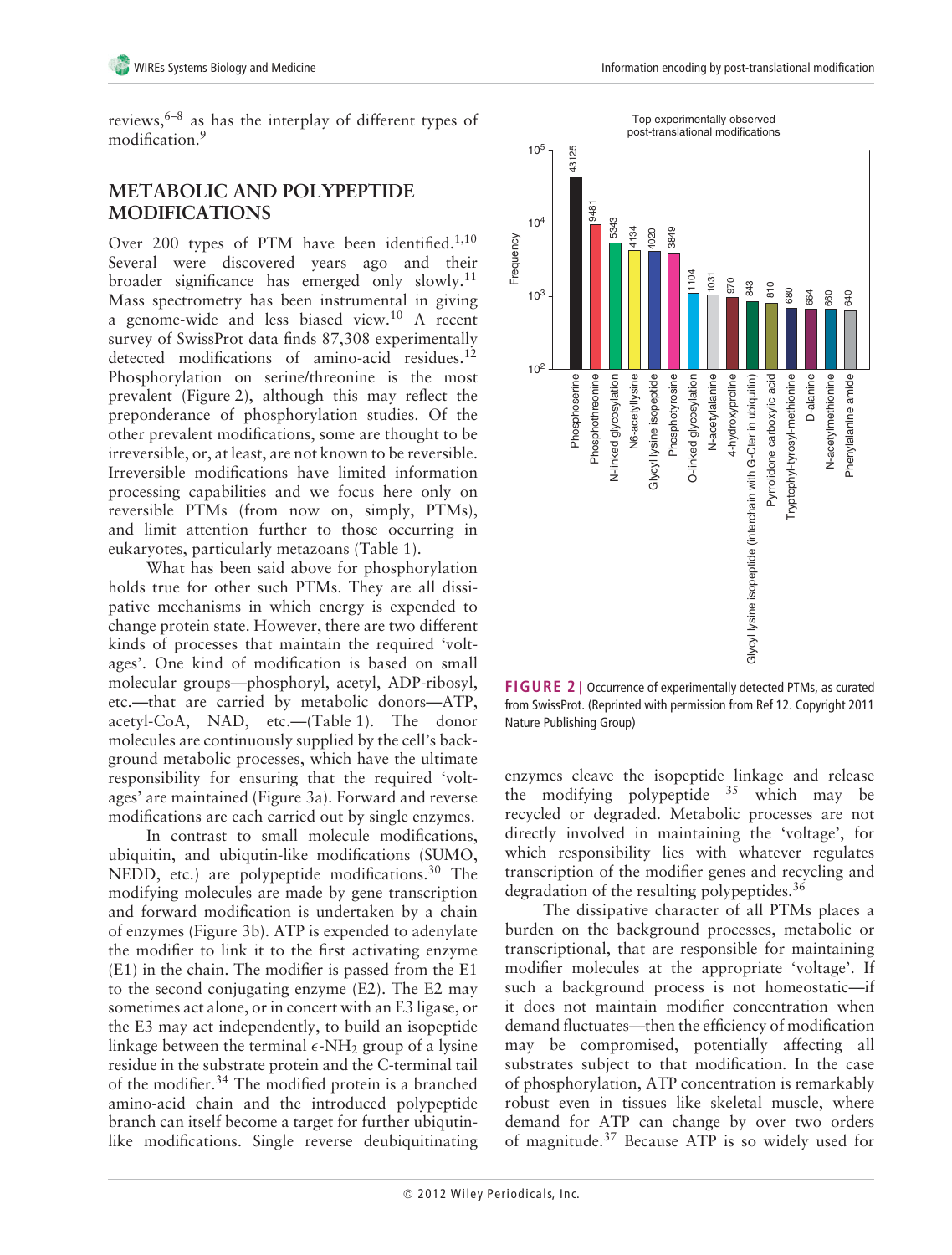| Modification                | Modifier                 | Donor         | <b>Residues</b>      | References |
|-----------------------------|--------------------------|---------------|----------------------|------------|
| Phosphorylation             | $PO_3^{2-}$              | <b>ATP</b>    | S, T, Y <sup>1</sup> | 21, 22     |
| Acetylation                 | CH <sub>3</sub> CO       | AcCoA         | K                    | 23, 24     |
| GlcNAcylation               | $C_6H_{12}O_5(NH)CH_3CO$ | UDP-GIcNAc    | S, T                 | 25         |
| Palmitoylation <sup>2</sup> | $CH3(CH2)14CO$           | palmitoyl-CoA |                      | 26, 27     |
| Methylation                 | CH <sub>3</sub>          | SAM           | $K^3$                | 18,28      |
| ADP-ribosylation            | ADP-ribose               | $NAD+$        | R, K, $E^4$          | 20,29      |
| Ubiquitin-like              | Ub, SUMO, etc.           |               | K                    | 30, 31     |

#### **TABLE 1** Reversible Post-Translational Modifications

The table shows some of the more widely studied PTMs in metazoa but is by no means exhaustive. For each PTM, only those residues thought to be most significant are indicated; for more complete details, see Ref 1. The PTMs above the double line are simple modifications, as in Figure 4, while those below are more complex, as in Figure 5. The citations focus on nonhistone examples.

<sup>1</sup>Reversible phosphorylation on histidine and aspartate forms the basis for two-component signaling, which is abundant in eubacteria and is also found in plants and fungi<sup>13</sup>; acid-labile phosphoramidate attachments to basic residues are also found in eukaryotes.<sup>14</sup>

 $2$ Most lipid modifications are irreversible, S-linked palmitoylation being the exception.<sup>15</sup>

 $3$ Arginine methylation is also widespread<sup>16</sup> and is known to cross-talk with other PTMs<sup>17</sup> but its reversibility remains in question.<sup>18</sup>

<sup>4</sup>Mono ADP-ribosylation usually takes place on arginine<sup>19</sup> and poly-ADP-ribosylation on lysine or glutamate.<sup>20</sup>



**FIGURE 3** | Metabolic and polypeptide PTMs. The biochemical details may differ depending on the modification; see Ref 1 for more details. (a) Metabolic PTMs. Note that lysine deacetylation by the sirtuins uses NAD<sup>+</sup> and releases acetyl-ADP-ribose rather than acetate. (b) Polypeptide PTMs. Ubiquitin-like modifiers are synthesized by gene transcription, which, in the case of ubiquitin, yields tandem repeats or fusion proteins. These must be proteolytically cleaved prior to being used for PTM.<sup>32</sup> E2 enzymes can sometimes modify substrates independently of E3s; E2 and E3 enzymes often collaborate and E4 elongation factors can join in.<sup>33</sup> Assembly of polymeric chains is not fully understood and ubiquitin chains may be preformed prior to substrate ligation.<sup>33</sup>

so many different purposes, there may have been sufficient pressure to evolve the circuitry needed to make its supply robust to fluctuations in demand. This may not be so for other modifications, for which much less is known about modifier homeostasis.36,38

#### **COMBINATORICS OF MODIFICATION**

Phosphorylation is a binary modification; a given serine, threonine, or tyrosine residue is either phosphorylated or not (Figure 4). The same is true for acetylation on lysine, GlcNAcylation on serine or threonine and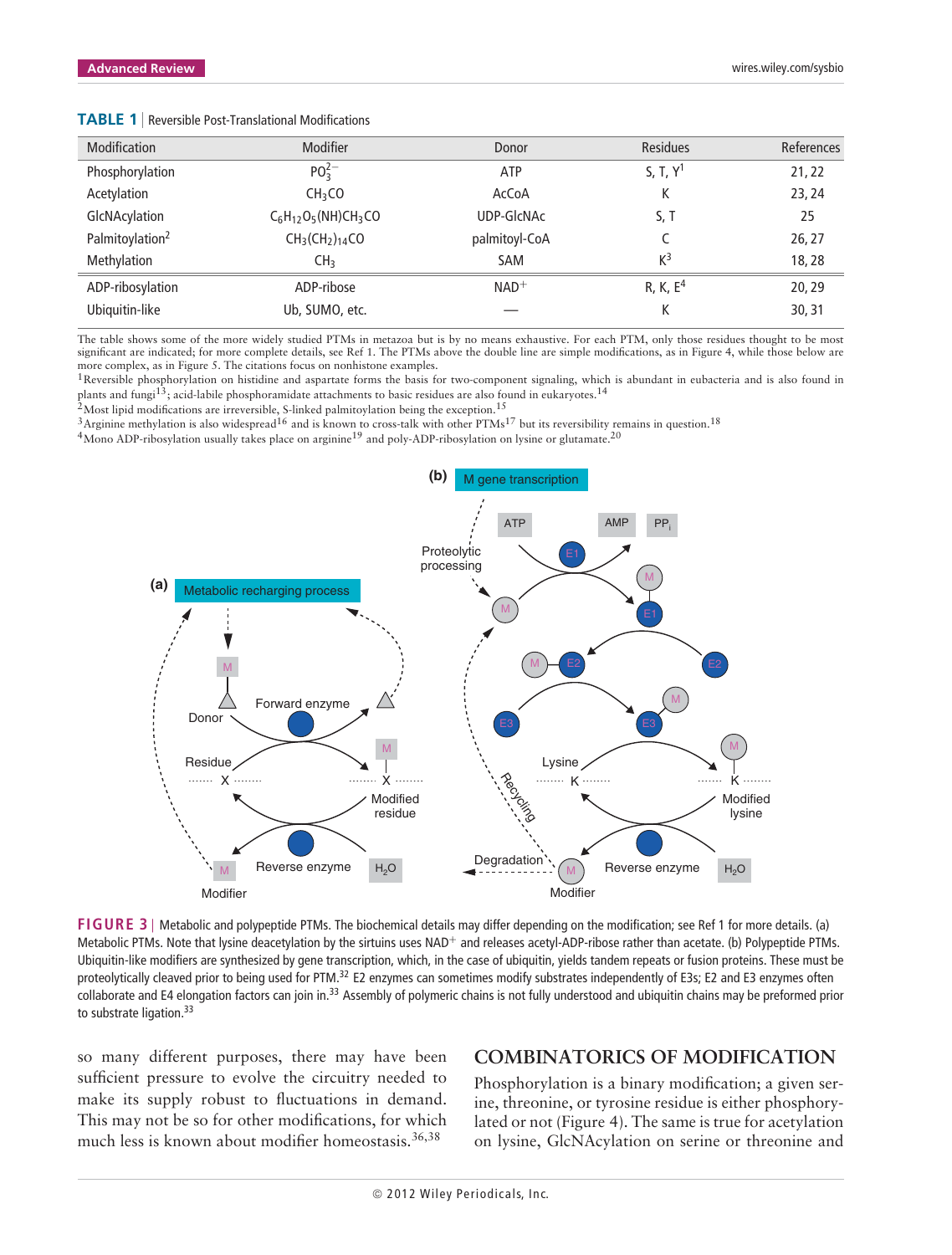

**FIGURE 4** | Simple PTMs. The chemistry of those PTMs above the double line in Table 1, which exhibit a small, limited number of modifications, is shown, with the modifications to each residue in red. Chemical formulas were drawn in BKChem, an open source utility.

palmitoylation on cysteine. Up to three methyl groups may bind to the  $\epsilon$ -NH<sub>2</sub> group of lysine, so that a given lysine may be mono-, di-, or tri-methylated. For these PTMs, each residue has a small, limited number of discrete modification states (Figure 4).

The possiblities become more intricate for other modifications, such as ADP-ribosylation (Figure 5). Mono-ADP-ribosylation—the transfer of

a single ADP-ribose moiety usually to an arginine residue—was first identified in bacterial toxins which inhibit key cellular processes, such as the GTPase activity of G-proteins.19 In contrast, poly-ADPribosylation was first discovered in the DNA damage response, although it is now known to affect a wide range of cellular processes.20 Such 'PARsylation' is reversibly catalyzed by the PARP and PARG families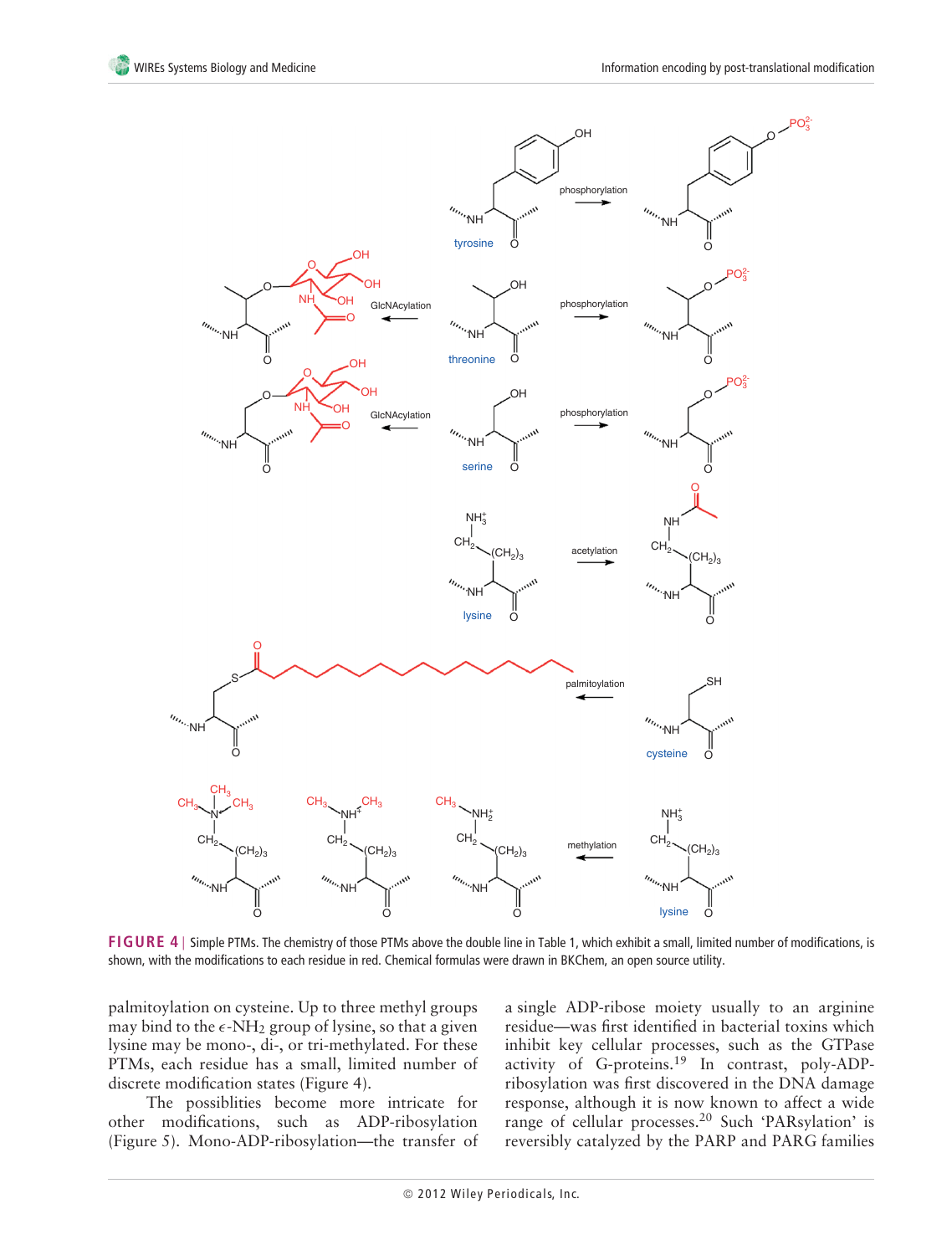

**FIGURE 5** | Complex PTMs. The chemistry of those PTMs below the double line in Table 1, which exhibit potentially unlimited numbers of modifications, is summarized, as in Figure 4. The human ubiquitin sequence was obtained from PDB 1UBI, along with the secondary structure assignment through DSSP. The PDB entries of the ubiquitin structures are 1UBI for the monomer, 1AAR for the Lys48 dimer and 2JF5 for the Lys63 dimer. The structures were oriented and annotated in Open Source PyMol 1.2.X.

of enzymes, which can dynamically build, on lysine or glutamate residues, a polymer of ADP-ribose monomers linked by glycosidic bridges. Heterogenous, linear and branched polymers with more than 200 monomers have been found.<sup>39</sup> Instead of a simple modification like those in Figure 4, PARsylation offers a potentially unlimited suite of modification structures

on a single residue. *In vitro* studies show that PAR binding domains can discriminate between polymers of different sizes,<sup>40</sup> suggesting that evolution may have been able to exploit this heterogeneity.

Ubiquitin-like modification exhibits even more structural diversity than PARsylation. This is best understood for ubiquitin itself, although SUMO2/3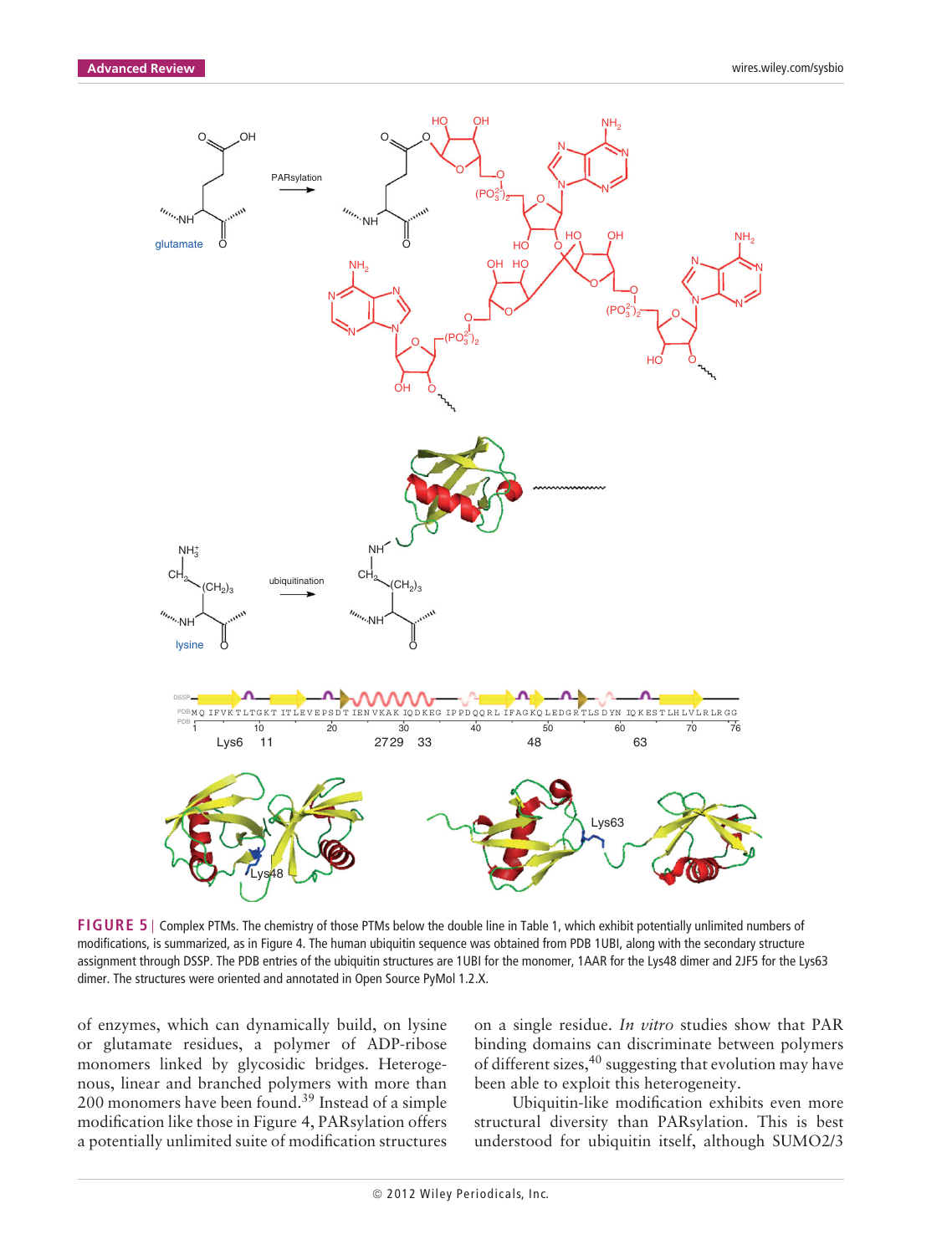and NEDD8 are also reported to form polymeric chains.41 Lysine residues may be mono-ubiqutinated or poly-ubiquitinated, with one of the lysine residues in ubiquitin itself becoming the attachment point for the next ubiquitin monomer (Figure 5). Polymers with over a dozen monomers are reported. Ubiquitin has seven lysines, K6, K11, K27, K29, K33, K48, and K63, each of which may be involved in chain formation *in vivo*. During log-phase growth of yeast, mass-spectrometry has shown that these lysines occur as attachment points in the respective proportions 8:24:4:3:1:20:8.<sup>31</sup>

Homotypic chains, in which the same position is used for each link, are thought to be most common. For instance, K48-linked chains are associated with proteasomal degradation and may have a compact structure, while K63-linked chains are associated with endocytosis and may have a more open structure<sup>41</sup>; see Figure 5. There is evidence for heterotypic linking.<sup>42</sup> Forked chains, in which some ubiquitin monomers have more than one lysine to which other monomers are attached, have been constructed *in vitro*<sup>43</sup> but have not yet been observed *in vivo*. Significantly, evolution has found a way to discriminate between structural variants. A variety of ubiquitin-binding domains can distinguish not only between different lengths of polymer but also between different linkages.<sup>44</sup>

Multiple residues are often modified on the same protein. This may happen through the same type of modification on different sites as well as through different types of modifications on different, or overlapping, sites. If one site has *k* modification states and another site *l*, then, in principle, there could be  $k \times l$  combinatorial states. The possibilities multiply with increasing numbers of sites. If a protein has *n* sites of phosphorylation then the total number of combinatorial protein states is 2*n*. Each of these combinatorial states corresponds to a global pattern of modification across the entire protein. If there are also complex modifications, like PARsylation or ubiquitin-like modification, then the number of global patterns increases even faster with *n*. For ubiquitin, it may be necessary to keep track not only of the size and shape of the polymer but also of the linkages between the components, giving even higher multiplicative possibilities for heterotypic chains. This enormous *combinatorial explosion* is one of the most characteristic features of PTM and also one of its most perplexing. The 'hypothetical computation' of PTM states by Lonard and O'Malley makes the same point.<sup>45</sup> Why is so much state needed? What manner of information processing has evolution been able to implement through having such extraordinary complexity at its disposal? To address this question, we build upon the ideas discussed initially to introduce a basic concept for keeping track of global patterns of modification.

# **THE MOD-FORM DISTRIBUTION**

From now on, we refer to a global pattern of modification as a 'mod-form'. To reiterate the meaning of this, a mod-form is a specific pattern of modifications on all modifiable residues in a protein. Each post-translationally modified protein may have many mod-forms, as discussed above. The customary cartoon depiction of a post-translationally modified protein shows it in one particular mod-form, usually the maximally modified one (Figure 6a). This gives the misleading impression that only one mod-form is present, when, in reality, there are combinatorially many possibilities (Figure 6b). Moreover, there is a population of molecules present and each molecule is in one of the potential mod-forms. It is easy to lose sight of the molecular populations behind the cartoons. For instance, it is often said that two modifications that target the same residue, such as GlcNAcylation and phosphorylation on serine and threonine (Figure 4), are 'mutually exclusive'. This is only true of a single molecule. The population may contain both modifications in any proportion.

Of course, not all potential mod-forms may be present in any particular context. The serine/arginine repetitive matrix factor (Srrm2) has over 300 detected phosphorylations, as reported on PhosphoElm (Table 2). Since  $2^{300}$  exceeds Eddington's estimate of the number of protons in the Universe, not all modforms can ever be present at any one time. However, this only begs the question of which of the many possible mod-forms are present and to what extent.

This is a matter of biochemical dynamics. The pattern of mod-forms in the population is dynamically regulated by the cognate forward and reverse enzymes working collectively. It is sometimes thought that forward and reverse enzymes work in sequence, with the former being activated first to create the modifications and the latter being activated next to downregulate them. This may be useful in some contexts to create a tightly focussed mod-form distribution but any stochastic (noisy) fluctuation in the forward enzyme will precipitate irreversible modification, suggesting that this is not a robust mechanism in general. It is more usually the case that opposing enzymes are constitutively present.  $56,57$ PTM is a highly dynamic business.

For a single site, as discussed initially, enzyme activities can be regulated to set the relative stoichiometry of phosphorylation anywhere between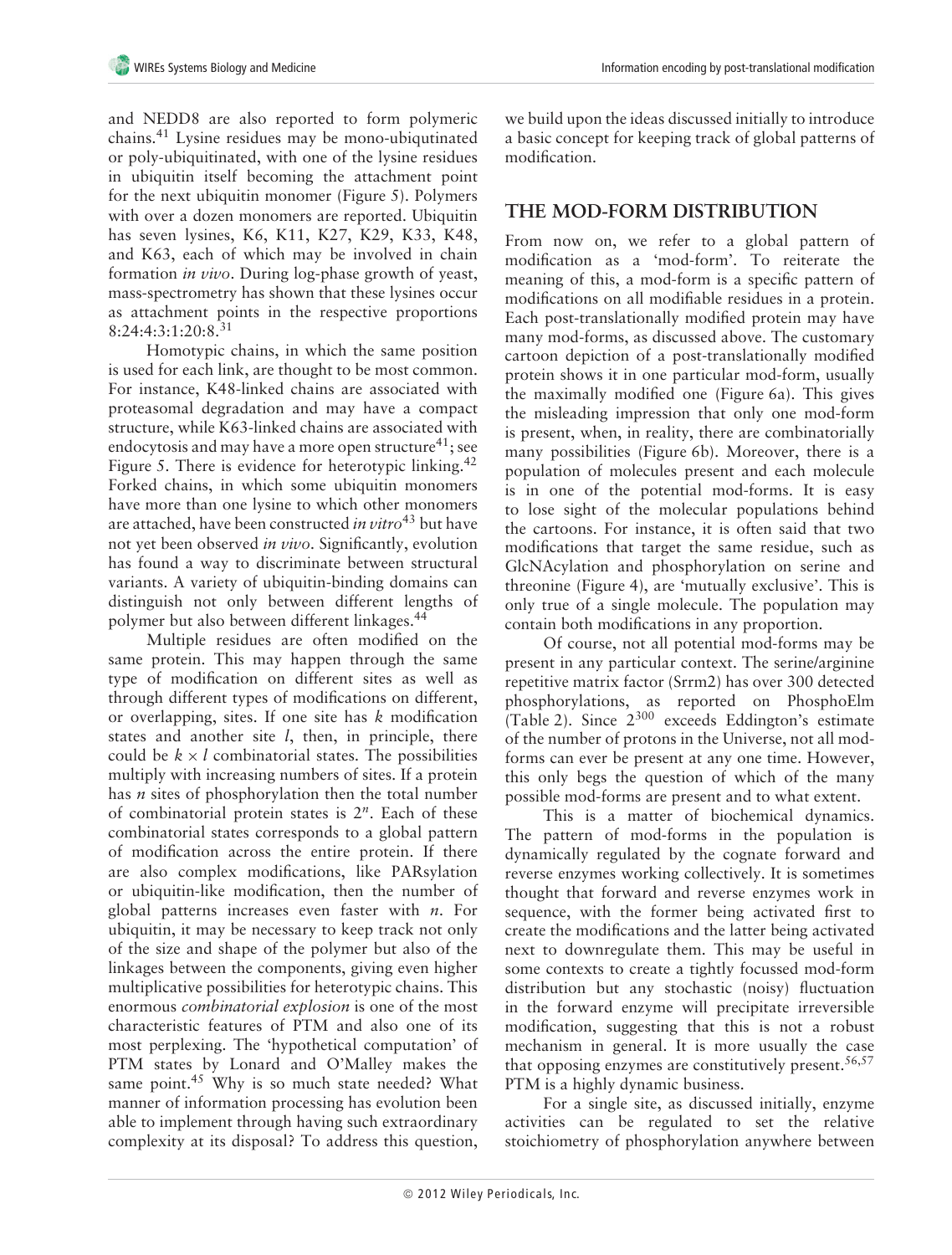

**FIGURE 6** | Mod-form distributions. (a) Cartoon depiction of a hypothetical substrate with 3 sites of modification; site 1 is ubiquitinated with a chain of up to two monomers; sites 2 and 3 are phosphorylated. (b) There are  $12 = 3 \times 2 \times 2$  global patterns of modification, enumerated as shown. (c) A hypothetical mod-form distribution, showing the proportions in the population of each of the 12 mod-forms, following the numbering used in (b). The mod-form distribution can be viewed as a probability distribution, which gives, for each mod-form, the probability of finding a substrate molecule in that mod-form. The vertical scale has been omitted to focus on qualitative aspects. (d) In current practice, only limited information may be available. The separate phosphoryl- and ubiquityl-modifications calculated from (c) are shown, with the phosphoryl-modifications given as site-specific stoichiometries (the proportion of unphosphorylated substrate and of substrate phosphorylated on each site). Such summaries lose considerable information compared to the underlying mod-form distribution, making it harder to infer correlations between modification states and downstream responses.

#### **TABLE 2** PTM Resources

| Name                                 | <b>URL</b>                         | <b>PTMs</b>     | Organisms              | References |
|--------------------------------------|------------------------------------|-----------------|------------------------|------------|
| <b>UniProt</b>                       | www.uniprot.org                    | Many            | Many                   | 46         |
| <b>HPRD</b>                          | www.hprd.org                       | Ph <sup>1</sup> | <b>Hs</b>              | 47         |
| Phospho.ELM                          | phospho.elm.eu.org                 | Ph              | Eukaryotes             | 48         |
| PhosphoSitePlus                      | www.phosphosite.org                | Ac, Me, Ph, Ub  | Hs, Mm                 | 49         |
| PHOSIDA                              | www.phosida.com                    | Ac, Ph          | Ce, Dm, Hs, Mm, Sc     | 50         |
| PhosphoPep                           | www.phosphopep.org                 | Ph              | Ce. Dm. Hs. Sc         | 51         |
| dbPTM                                | dbptm.mbc.nctu.edu.tw              | $Many^2$        | N/A                    | 52         |
| <b>CPLA</b>                          | cpla.biocuckoo.org                 | Ac              | N/A                    | 53         |
| $P^3DB$                              | www.p3db.org                       | Ph              | At, Bn, Gm, Mt, Os, Zm | 54         |
| PhosPhAt3.0                          | phosphat.mpimp-golm.mpg.de         | Ph              | At                     | 55         |
| <b>Phosphorylation Site Database</b> | www.phosphorylation.biochem.vt.edu | Ph <sup>3</sup> | Bacteria, Archaea      | N/A        |

The table shows online databases of post-translational modifications, focussing on those modifications in Table 1. The list is by no means exhaustive. Ph, phosphorylation; Ac, acetylation; Me, methylation; Ub, ubiquitin; At, *Arabidopsis thaliana*; Bn, *Brassica napus*; Ce, *Caenorhabditis elegans*; Dm, *Drosophila melanogaster*; Eu, *eukaryotes*; Gm, *Glycine max*; Hs, *Homo sapiens*; Mm, *Mus musculus*; Mt, *Medicago truncatula*; Os, *Oryza sativa*; Sc, *Saccharomyces cerevisiae*; Zm, *Zea mays*; N/A, not available.

1Other PTMs are included but phosphorylation is particularly curated.

2Includes irreversible PTMs but focusses on statistics and motifs.

 $3$ Only phosphorylations on serine, threonine, and tyrosine are provided, not histidine and aspartate, as found in two-component signaling.

0 and 1 and can do so in either a graded or ultrasensitive manner (Figure 1c). The situation becomes more complicated with multiple sites<sup>58</sup> or complex enzyme mechanisms.2 A kinase may operate processively, phosphorylating a substrate on multiple sites without releasing it; $59$  intermediate mod-forms may not then appear. Enzyme action may depend on the prior existence of certain mod-forms, as in 'primed'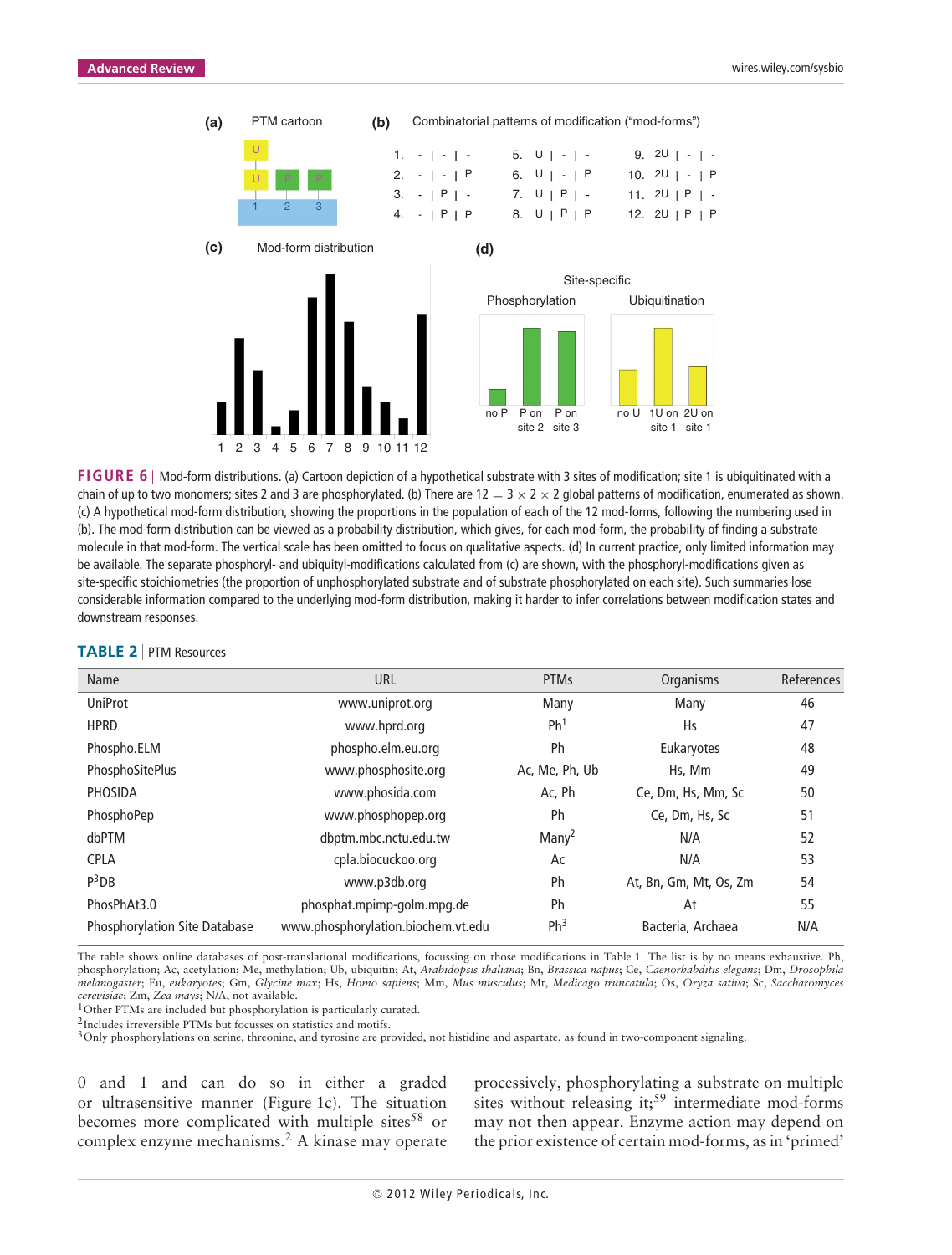or hierarchical phosphorylation;<sup>60</sup> some mod-forms may only appear at certain times and with the right sequence of enzymes. In short, the pattern of modforms and the way this changes over time depend on the mechanistic details of the network of enzymes that target the substrate. New mathematical methods developed by one of our labs have the potential to analyze such combinatorially complex dynamical behavior.61,62

Downstream processes typically (but not always—see the next paragraph) interact with a modified substrate by sampling all the substrate molecules in the population. They are therefore influenced by whichever mod-forms are present. As we shall see, distinct mod-form may exert distinct effects on downstream processes. The overall response will depend both on how much effect each modform exerts and on how much of each mod-form is present. If a mod-form has high effect but is present only at low stoichiometry, it may have less impact than one of low effect but high stoichiometry. The stoichiometry to which each mod-form is present, or the proportion of total substrate in each mod-form, determines the substrate's 'mod-form distribution'. This is a histogram over all the mod-forms that lists, for each mod-form, the effective probability of finding the protein in that state (Figure 6c). The overall effect of a given downstream process can be quantified as an average over the mod-form distribution of the effect of each individual mod-form. The mod-form distribution provides the most comprehensive and quantitative accounting of the combinatorial possibilities.

The role of the substrate population can vary with context. For instance, the carboxy terminal domain (CTD) of the largest subunit of RNA Pol II consists of tandem hexapeptide repeats, 52 in humans, whose differential phosphorylation correlates with the progress of transcription.<sup>63</sup> Here, transcription of a particular gene is influenced only by the CTD of the Pol II that is transcribing that gene; the population of CTDs is not sampled. In such cases, the frequency with which different patterns appear over time on an individual molecule may play a similar role to the relative stoichiometry in a population. However, stochastic fluctuations, which are not discussed here, may become very significant at the single-molecule level.

Measurement of mod-form distributions remains challenging. Current techniques may only be able to detect certain modifications, such as the phosphorylforms or the ubiquityl-forms, and, even then, it may not be feasible to distinguish all the combinatorial possibilities (Figure 6d). In practice, we may only see a limited summary of the actual mod-form distribution. This may involve substantial information loss (Figure 6c and d), which may weaken the correlation between the observed modification states and the downstream responses. In this respect, we are in the position of the blind men trying to work out an elephant, with one seeing a pillar and the other a snake. The mod-form distribution is the elephant in the room. It helps not to lose sight of it if we are to ground experimental observations in biochemical mechanisms. We touch on how mod-form distributions can be measured after first reviewing their significance in different biological settings.

# **DIFFERENT MOD-FORMS ELICIT DIFFERENT RESPONSES**

The differential behavior of different mod-forms is well known in special cases, particularly in the regulation of gene transcription, as in the histone 'code' <sup>64,65</sup> and the CTD 'code' of RNA Pol II.<sup>63</sup> We focus here on other contexts to show that these are not exceptional situations but, rather, instances of a broad theme relevant to many areas of biology.

# *Membrane Signaling Proteins*

Ion channels are integral membrane proteins that maintain ionic balance in all cell types. They play a particularly significant role in the electrical excitability of neurons, which is the basis for organismal memory and learning. Post-translational modification of ion channels, particularly phosphorylation, is a key mechanism underlying such plasticity.<sup>66</sup>

Potassium channels help repolarize cells to their resting membrane potential of around −60 mV, by permitting selective passage of  $K^+$  ions down their concentration gradient.  $K^+$  concentration is higher inside cells than outside (in contrast to  $Na^{+}$ ) so that potassium channels allow  $K^{+}$  efflux, making membrane potential more negative. The Kv2.1 channel is a homo-tetramer composed of four 98 kDa *α* subunits, each with six membrane-spanning domains and a large cytoplasmic C-terminus. The channel's conductance is 'voltage gated': the channel pore opens with increasing probability as the membrane potential rises above its resting level (i.e., becomes more positive). The membrane potential at which whole-cell conductance is half maximal has a range of levels, depending on cell type.67 This particular channel is 'delayed', with a high threshold for activation and slow kinetics. Rather than directly controlling the action potential, which requires less sluggish kinetics, Kv2.1 plays a more homeostatic role in controlling rapid spiking and over-excitability<sup>68</sup> and may protect against the excito-toxicity arising during epilepsy or cerebral ischemia or hypoxia.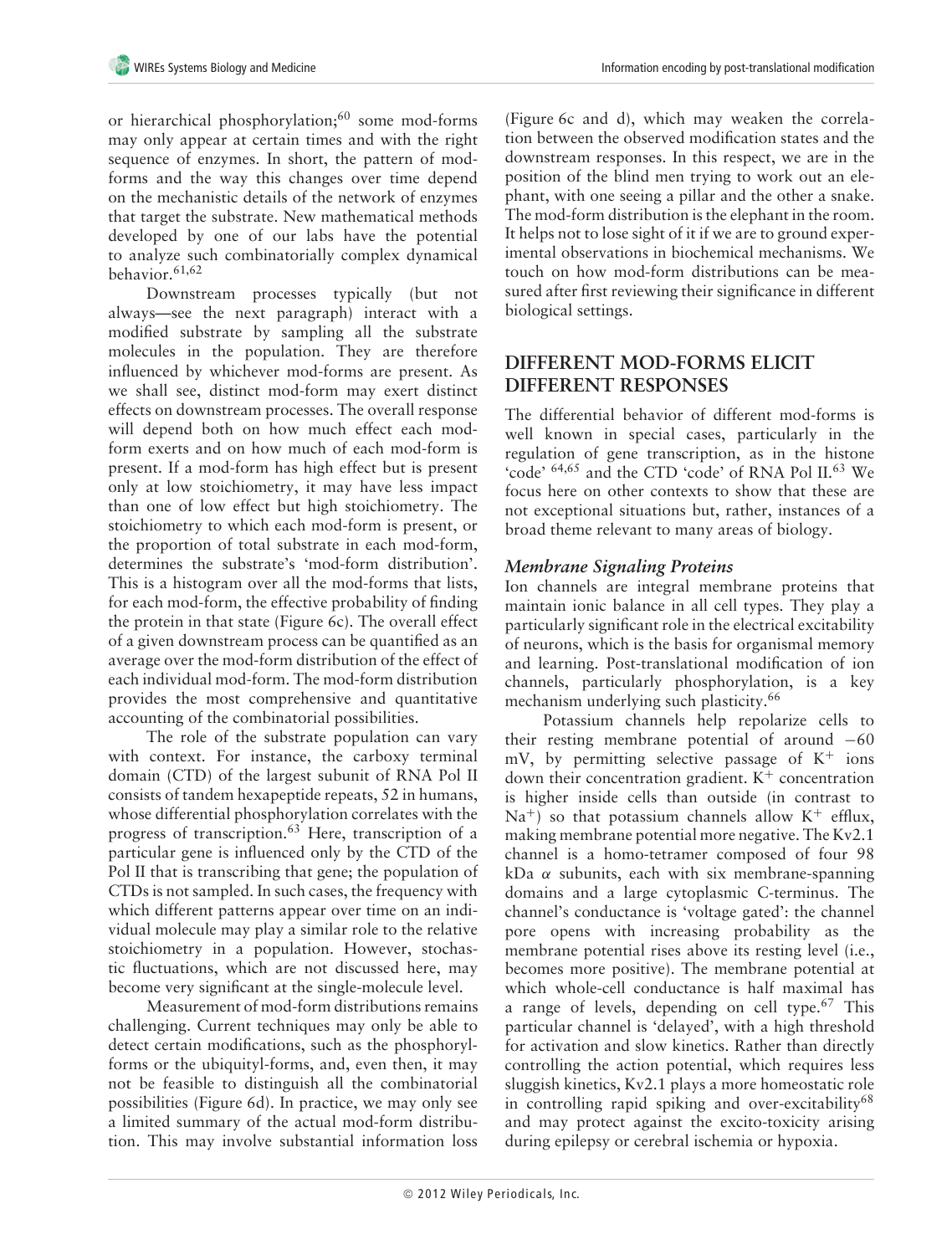The flexibility required for this complex physiological role is partly implemented by PTMs. Quantitative mass-spectrometry originally revealed 16 phosphorylated sites on the *α* subunit of Kv2.1, nearly all serines in the C-terminal cytoplasmic region.69 (More recent studies have found several more<sup>70</sup>.) Single-cell patch-clamp recording and mutational analysis identified eight sites with an impact on voltage gating. Importantly, the effect on gating of multiple mutations depended on both the number and the positions of the mutations, with increasing amounts of phosphorylation causing graded increases in half-maximal potential.69 Electrical activity causes a rise in intracellular  $Ca^{2+}$ , which activates the calcium- and calmodulin-dependent phosphatase, calcineurin, which can dephosphorylate some of the Kv2.1 sites, increasing the sensitivity of the channel to depolarization.

More recently, an unique sumoylation site has been found on the  $\alpha$  subunit which also influences voltage gating.71 Single-molecule photobleaching has shown that up to two subunits in the channel tetramer can be sumoylated with correspondingly graded changes in half-maximal conductance. (This presumably also confirms mono-sumoylation at each site.) Distinct phosphoryl- and sumoyl-forms of the channel therefore have distinct effects on the relationship between membrane voltage and conductance. No data are available yet on the interaction between the two modifications, if any, but cross talk, or 'switching', between phosphorylation and lysine-attached modifications has been found elsewhere.72,73 Here, the combinatorial possibilities provided by PTM potentially allow highly nuanced modulation of channel sensitivity and responsiveness, depending on cell type and physiological conditions.

Distinct electrophysiological behavior of distinct mod-forms has also been observed for tyrosine phosphorylation of the Kv1.3 channel<sup>74</sup> and for serine/threonine phosphorylation of the cystic fibrosis transmembrane conductance regulator (CFTR) chloride channel.75

G-protein coupled receptors (GPCRs) are the largest signaling superfamily in the human genome, with at least 800 members.<sup>76</sup> GPCRs play a central role in organismal physiology, responding to a huge variety of stimulants—light, hormones, neurotransmitters, cytokines, odorants—-and providing targets for a substantial number of the drugs in current clinical use.77,78 Each GPCR is monomeric with seven transmembrane helices, three cytosolic loops and a cytosolic C-terminus. GPCRs were originally characterized by their eponymous signaling through heterotrimeric GTP-binding proteins (G-proteins) but the classical allosteric two-state model of GPCR activation has evolved, at least for nonvisual GPCRs, into an intricate picture of functional selectivity ('protean agonism', 'collateral efficacy', etc.), in which different stimulations can elicit different patterns of downstream signaling in a cell context-dependent manner.<sup>79</sup>

Multisite phosphorylation is emerging as a key mechanism underlying this plasticity.<sup>80</sup> GPCRs are downregulated in part by recruitment to the receptor of G-protein coupled receptor kinases (GRKs), which phosphorylate cytosolic receptor segments, thereby enhancing binding of *β*-arrestins and severing the G-protein interaction. *β*-arrestins can then act as scaffolds for multiple signaling pathways. Massspectrometric analysis of the *β*<sup>2</sup> adrenergic receptor reveals 13 serine/threonine phosphorylation sites on the receptor's third intracellular loop and C-terminal tail, which are phosphorylated by multiple kinases. $81$ GRK2 and GRK6 target distinct subsets of sites and each kinase elicits a distinct *β*-arrestin conformation and a distinct pattern of downstream signaling. Related analysis of the  $M_3$  muscarinic acetylcholine receptor reveals 15 serine/threonine phosphorylation sites in the third intracellular loop, for which 2D-gels and phospho-specific antibodies show different patterns of phosphorylation in response to stimulation in different cell types and tissues and, following heterologous expression in CHO cells, in response to different ligands.<sup>82</sup> These studies provide suggestive evidence for a phosphorylation 'barcode' that can be written in distinct ways by distinct ligands and/or cellular contexts and interpreted in distinct ways by multiple downstream signaling pathways.<sup>83</sup> Such barcodes are best seen quantitatively as phosphoryl-form distributions (see below).

Visual GPCRs, such as rhodopsin, have a more restricted function than their chemically liganded cousins, responding only to photons in a single cell type. They are more akin to ion channels, whose sensitivity and responsiveness must adapt to varying environmental conditions. Here too, distinct phosphoryl-form distributions underlie this process of adaptation.84

#### *Microtubules*

Microtubules are fundamental structural elements in eukaryotic cells. They form the mitotic spindle and midbody during cell division, the highways along which organelles and cargos are trafficked (over distances of 1 m in some neurons), the axonemes of cilia and flagella and the centrioles of centrosomes and basal bodies. Despite this variety, microtubules are made up of polymers in which the repeating unit is a heterodimer of *α*- and *β*-tubulin. Multiple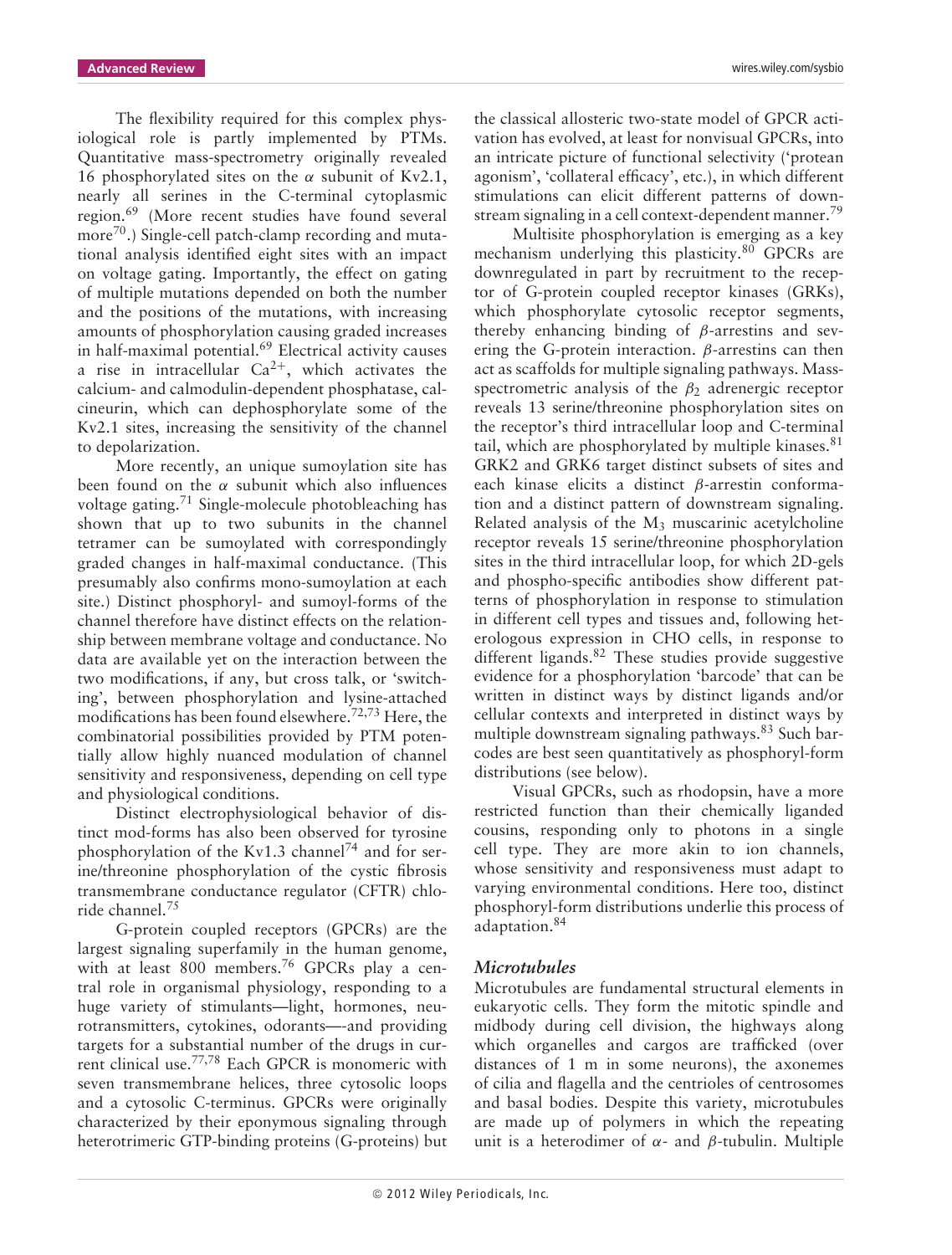tubulin isoforms are present in some organisms but it remains unclear to what extent they contribute to functional diversity.85,86 Microtubules are also subject to a host of PTMs that may reflect the cellular context in which the microtubules appear and thereby orchestrate distinct responses.

In addition to familiar PTMs, like acetylation of *α*-tubulin, microtubules are also modified in unusual, almost unique, ways. The C-terminal tails of both *α*- and *β*-tubulin are highly acidic, unstructured and exposed on the cytoplasmic face of microtubules.<sup>87</sup> The C-terminal tyrosine of *α*-tubulin may be removed by detyrosination and, more surprisingly, reversibly replaced. Specific glutamate residues may be modified by glutamylation or glycylation, in which glutamate or glycine, respectively, is joined to the *γ* -carboxyl of the glutamate residue by an iso-peptide linkage. Polyglutamylases and polyglycylases can elongate these mono-modifications into linear polypeptide polymers, yielding complex modifications similar to those in Figure 5. The forward enzymes are members of the tubulin tyrosine ligase like (TTLL) superfamily, with the uncommon ability to make polypeptides without RNA. The reverse enzymes have not all been identified but a family of cytosolic carboxypeptidases have recently been found to be deglutamylases.<sup>88,89</sup>

Mutational studies in genetically tractable systems, like the ciliate *Tetrahymena*, have shown that motility and cytokinesis defects depend on the number and the position of polyglycylated glutamate residues in *β*-tubulin, of which there are five in the wild type. Distinct glycylated-forms exhibit distinct phenotypes.<sup>90</sup> Neuronal microtubules must not only organize distinct cellular regions—growth cones, axons, dendrites, dendritic spines, etc.—but also contribute to the remodeling and plasticity underlying long-term potentiation and other forms of synapsespecific cellular memory. Distinct detyrosinyl/acetyl mod-forms may demarcate distinct regions and these mod-forms may in turn differentially influence the behavior of motor proteins and microtubule binding proteins.<sup>91</sup> The flagellar axonemes of *Chlamydomonas* exhibit a decreasing gradient of polyglutamyl/polyglycyl mod-forms, which may similarly act as molecular signposts. $85$  Here, in a manner similar to nonvisual GPCRs, distinct cellular contexts appear to 'encode' distinct information on microtubule PTMs, which can then be interpreted in distinct ways by downstream processes.

Many other cytoskeletal components are subject to PTM and one has particular clinical significance. The microtubule associated protein, tau, is the primary constituent of the neurofibrillary tangles found in the brains of Alzheimer's disease patients, where

it is hyperphosphorylated on as many as 40 sites. Distinct phosphoryl-forms have distinct molecular properties and are associated with distinct stages of the disease. $92,93$  It is conceivable that buildup of specific phosphoryl-forms, either by chance or through gradual destabilisation of kinases or phosphatases, could trigger onset of the fatal aggregation process. Competition between serine/threonine phosphorylation and GlcNAcylation, via the 'yin-yang' mechanism,  $94$  has been suggested as a potential therapeutic strategy against Alzheimer's.95 Determining the corresponding mod-form distributions may offer key insights into this devastating disease.<sup>96</sup>

## *Transcriptional Effectors*

Steroid receptor co-regulators (SRCs) were first identified as transcriptional adaptors for nuclear hormone receptors.<sup>97</sup> The latter are transcription factors that bind lipophilic hormones—estrogen, retinoic acid, thyroxine, etc.—that can reach the nucleus without triggering intervening signal transduction. SRCs help assemble a transcriptional complex that includes fellow effectors, such as the acetyltransferase CBP/p300 and the arginine methyltransferase, CARM1, which in turn help reorganize chromatin structure and regulate gene expression. It is now understood that these coregulators participate in many physiological responses and interact with a wide range of transcription factors.<sup>45,98</sup>

This functional plasticity may be implemented in part by a zoo of post-translational modifications, including phosphorylation, ubiqutination, sumoylation, acetylation, and (possibly irreversible) arginine methylation.99 Studies of SRC-3 phosphorylation have been particularly informative.<sup>100</sup> Mass spectrometry and phospho-specific antibodies uncovered six phosphorylated residues—Thr24, Ser505, Ser543, Ser857, Ser860, and Ser867. Different patterns of phosphorylation are observed for different upstream stimulations and different sets of upstream kinases and phosphatases are able to differentially phosphorylate SRC-3 both *in vitro* and in cell culture. Mutational studies suggest that differential phosphorylation elicits distinct downstream responses, such as different patterns of cytokine expression. To confirm these results in a physiological setting, a knockin mouse was constructed, SRC-3<sup> $\triangle$ / $\triangle$ , in which SRC-3's central</sup> four phosphorylation sites were mutated to alanine.<sup>101</sup> Interestingly, these mice showed opposite growth phenotypes—increased body weight, increased fat mass, increased plasma IGF, etc.—to what was found in SRC-3−*/*<sup>−</sup> knockout mice, suggesting that the inability to produce certain SRC-3 mod-forms was specifically affecting major metabolic growth pathways.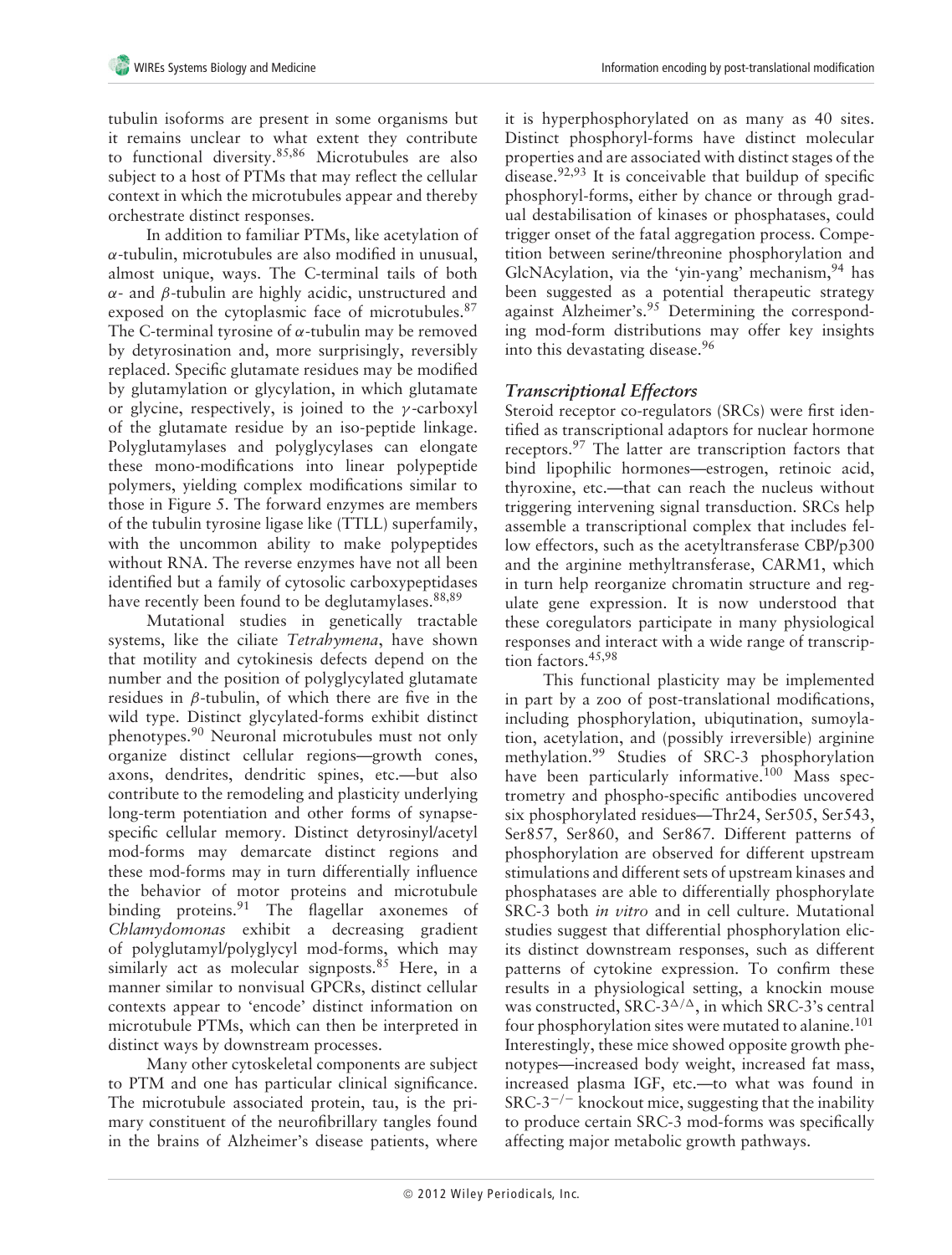Sumoylation of SRC-3 on three lysines—Lys723, Lys786, and Lys1194—is inversely correlated with phosphorylation and directly correlated with transcriptional attenuation at responsive genes.<sup>102</sup> In contrast, ubiquitination of SRC-3 depends on prior phosphorylation at Ser505, which leads initially to mono-ubiquitination on two of the three lysines—Lys723 and Lys786—and transcriptional enhancement. This is subsequently followed by poly-ubiquitination and proteasome-mediated degradation which may set the time-scale of transcriptional activation.<sup>103</sup> Arginine methylation on Arg1171 encourages disassembly of the transcriptional complex,  $104$  which may be part of the cyclical re-assembly of the transcriptional complex at estrogen-responsive genes.105 The apparent lack of arginine demethylases makes it unclear how methylated SRC-3 can be recycled and it may simply be degraded through the proteasome.

These studies paint a vivid picture of distinct mod-forms orchestrating dynamic and flexible gene regulation to yield a 'pleiotropic rheostat'.98 Similar kinds of plasticity have been found to be implemented by PTM on several transcription factors, 106,107 of which the most spectacular in scope and complexity is p53.108,109

## **ENCODING BY MOD-FORM DISTRIBUTIONS**

The examples discussed above cover a wide range of cellular processes but reveal a broadly similar type of functional behavior. In each case, modification of a single substrate serves to summarize, or 'encode', the prevailing physiological and cellular conditions in distinct mod-form distributions (Figure 7a). An example of how such an encoding might work was given in our initial discussion of phosphorylation of a single-site substrate (Figure 1). The 'conditions' that are encoded may reflect different cell types or tissues, cell state (such as the level of excitability of a neuron), location within a cell, or the extent of physiological stimulation or exogenous ligands. The mechanisms through which the conditions determine the mod-forms may be many and varied. For instance, different cell types may express different balances of forward and reverse enzymes, scaffolding may bring different components together in different locations and external stimulations may alter conformations or activate enzymes to different degrees. Crucially, the 'conditions' usually reflect the states of many cellular components, which are encoded by PTM into the state of a single component. Engineers refer to this kind of many-to-one mapping as 'fan-in'.

Such encoding can have varied consequences. It may directly influence the behavior of the substrate itself, as seen for ion channels like Kv2.1, which alter their threshold activation depending on the number and position of phosphorylated sites. Channels like this can have quantitative dose--response kinetics with many features—threshold sensitivity, steepness, saturation level, latency—that can potentially be mod-form dependent, as illustrated hypothetically in Figure 7(b). The mechanisms through which this could be implemented are not well understood.<sup>73</sup>

Another possibility, which may not be exclusive of the first, is that distinct mod-forms orchestrate distinct downstream responses by activating different subsets of downstream cellular processes (Figure 7a). This seems to be the case for GPCR barcoding, microtubule signposting and SRC-3 coregulation. There are many potential mechanisms through which it could occur. For instance, distinct mod-forms could recruit distinct modification-specific binding domains. $4$  Also, for the  $\beta_2$  adrenergic receptor,  $\beta$ -arrestin assumes distinct conformations, and thereby triggers distinct downstream responses, when binding to distinct receptor phosphoryl-forms. Here, a single component with multiple PTMs can potentially influence many downstream processes, an instance of one-to-many 'fan-out'.

Viewed differently, downstream responses may be said to 'interpret' (or 'translate') the modform distribution. It is conceivable that the same mod-form distribution gives rise to different interpretations, depending on the downstream context. The 'code' may mean different things in different situations.

The combination of fan-in and fan-out, centering on a single component, gives a 'bow-tie' architecture (Figure 7a). Analogies with engineered systems have suggested that such designs offer a trade-off between robustness and flexibility.110,111 Whether or not this is so, the biological implication of a bow-tie is that it relaxes the need for direct linkage between the cellular conditions and the downstream processes. Downstream processes can acquire information about cellular state indirectly, by interacting only with the modified substrate, without having to directly sense cellular conditions. As Kirschner and Gerhart have persuasively argued, such 'weak regulatory linkage' creates neutral spaces that facilitate evolution.<sup>112</sup> Exploitation of combinatorial PTMs in this way may have been a pre-requisite for the evolution of multicellular complexity. By the same token, the profusion of post-translational modification sites may reflect continuing exploratory creation of new variants that could offer future possibilities for selection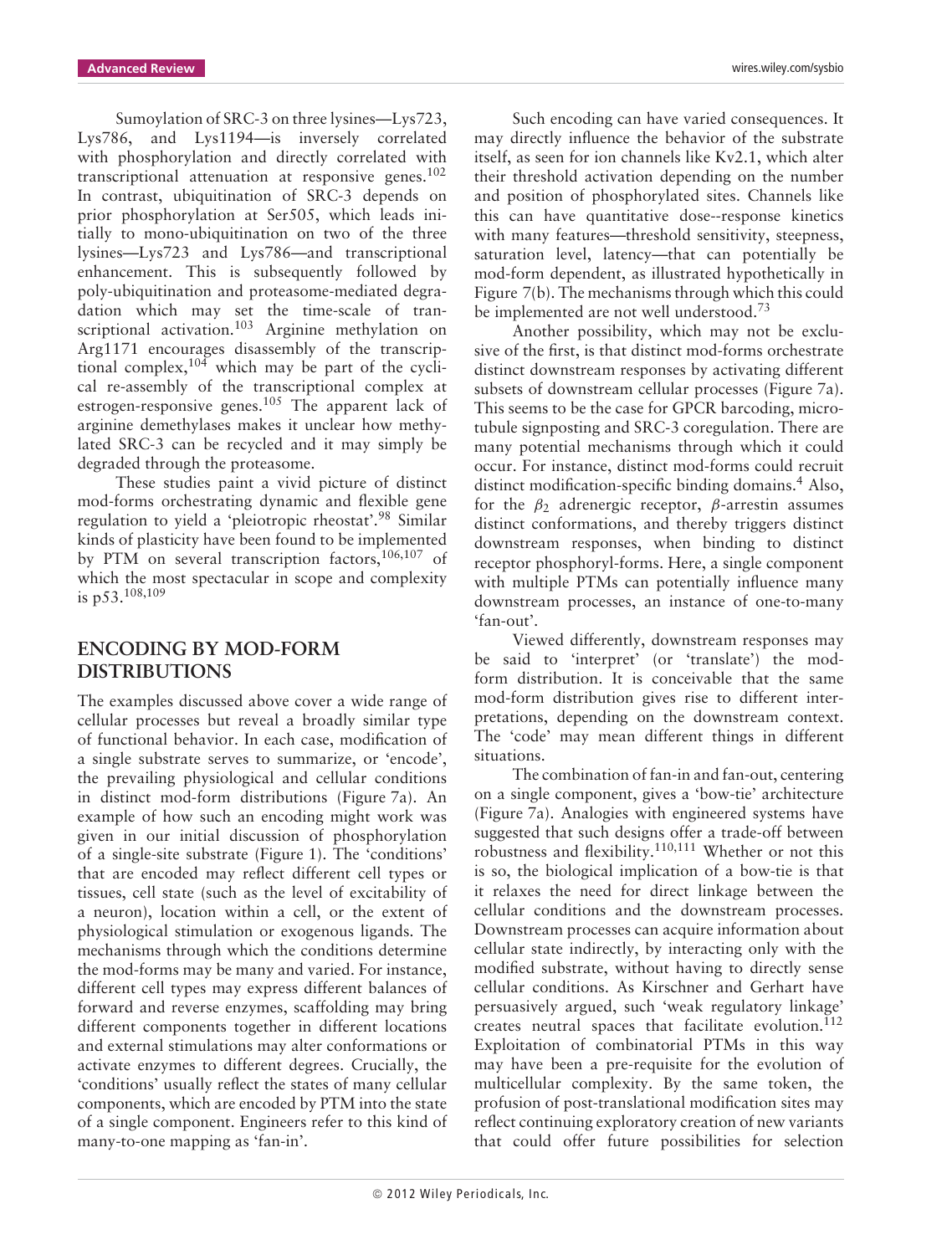

**FIGURE 7** | Encoding of information by mod-form distributions. (a) A bow-tie architecture describes the behavior of many of the examples discussed here. Distinct physiological and cellular states on the left can be represented ('encoded') by distinct mod-form distributions of a single substrate at the center of the bow-tie ('fan-in'). Each mod-form distribution can then orchestrate its own mix of downstream cellular processes, as on the right ('fan-out'). Figure 1 of Ref 45 reflects a similar architecture for the particular case of SRC-3. The mod-form distribution plays a central role here as the quantitative representation of the encoded information. (b) The mod-form distribution can also affect the behavior of the substrate itself, as in the example of ion channels. This is shown here by the hypothetical dose–response kinetics on the right, whose characteristics—threshold sensitivity, steepness, saturation level, latency, etc.—may be modulated by changes in the mod-form distribution.

and evolution. Indeed, it is often pointed out that enzymes are promiscuous and that some modifications lack apparent function. The evolutionary perspective suggests that such neutral variation is to be expected.

The capability shown in Figure 7a can be described as 'state-based encoding'. The mod-form distribution reflects, or tracks, the cellular conditions. If the conditions are repeated, the mod-form distribution should be the same. An alternative possibility is 'history-based encoding', in which the same cellular condition can give rise to distinct modforms depending on the prior history through which that condition was reached. This kind of encoding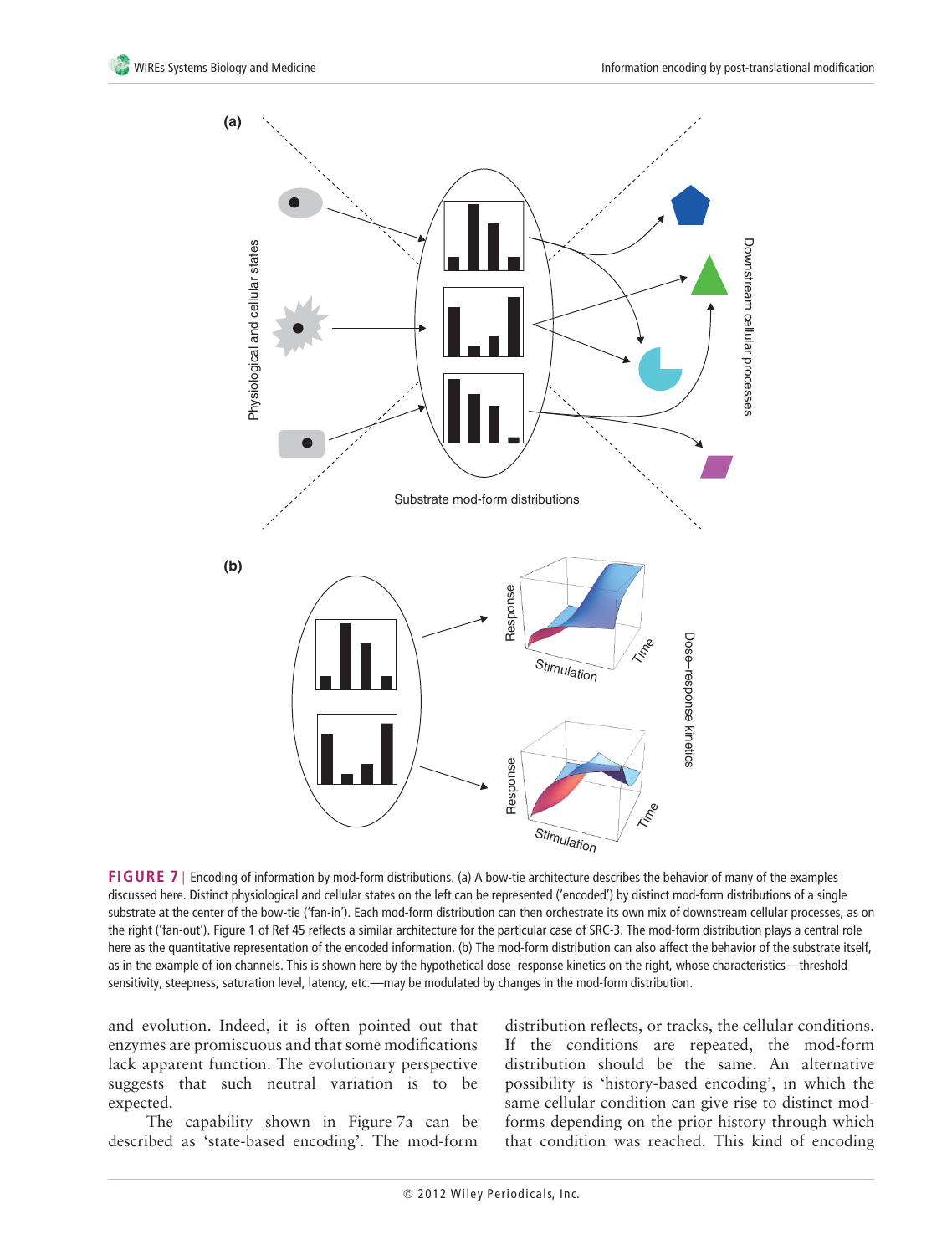requires multistability, or hysteresis, on the part of the enzymes involved, with different histories giving rise to different stable states. This amounts to a form of activity-dependent memory that can persist despite molecular turnover. The suggestion that posttranslational modification could be the basis for such a persistent cellular memory goes back to Crick, $^{113}$  and Lisman.114 More recent theoretical work has identified PTM networks with specific memory capacities,  $61,115$ and experimental studies have implicated the calciumand calmodulin-dependent protein kinase II, CaMKII, in implementing a particular form of persistent activity-dependent memory, 'long-term potentiation', at individual neuronal post-synaptic densities.116 It would be interesting if similar memory circuits were to be found in cells other than neurons.

Encoding suggests that information about cellular conditions is 'written' in the mod-form distribution and subsequently 'read out'. Such analogical language conceals more than it reveals. Readers and writers may not be so clearly separated; what gets written may depend on what was previously read. The encoding process may operate at many different time scales without reaching a steady state, so that there may be no clear window of time in which the information can be said to be fully 'present'. If the information is present, then how much is there? What is the information capacity of the system? In the case of the static DNA code, it is well understood that its information capacity is 2 bits per base pair. If we really understood PTM encoding, we should be able to make a similar estimate. So far, this has only been possible for simple models of history-based encoding. $61,115$  As yet, we have no idea what biochemical mechanisms are minimally required for robust and reproducible state-based encoding and what kind of information and how much of it can be encoded in this way. While the concept of information encoding provides a powerful organising principle, and the mod-form distribution gives a quantitative basis for it, the biochemical details have not yet been worked out for any PTM code. The absence of a mechanistic basis for coding underlies discussions in the literature as to whether or not something is a code and, if so, what that means experimentally.<sup>117,118</sup> Formulating an experimentalverifiable mechanistic basis for information encoding remains a fundamental problem.

## **MEASURING MOD-FORM DISTRIBUTIONS**

Unraveling PTM encoding will rely on accurate measurement of mod-forms. Lack of space precludes a detailed discussion here, for which we refer to our recent paper $119$  and its accompanying citations.

Modification-specific antibiodies have been the backbone of PTM detection. They have many advantages, especially high sensitivity and single-cell



**FIGURE 8** | Measurement of a four-site phosphoryl-form distribution. The phosphoryl-form distribution of the MAP kinase Erk2 is shown, after in vitro preparation to generate four sites of phosphorylation, two canonical ones, Thr and Tyr, on the activation loop and two novel ones, both Ser, on the N-terminal tail. Their approximate positions are marked by yellow Ps on the ribbon diagram of PDB-2ERK in the inset. Note, in particular, that these residues are not all on the same tryptic peptide. A combination of peptide-based and protein-based mass spectrometry, confirmed by nuclear magnetic resonance spectroscopy, was used to measure the relative stoichiometry of the 16 potential phosphoryl-forms, not all of which could be individually determined. (Reprinted with permission from Ref 119. Copyright 2011 Nature Publishing Group)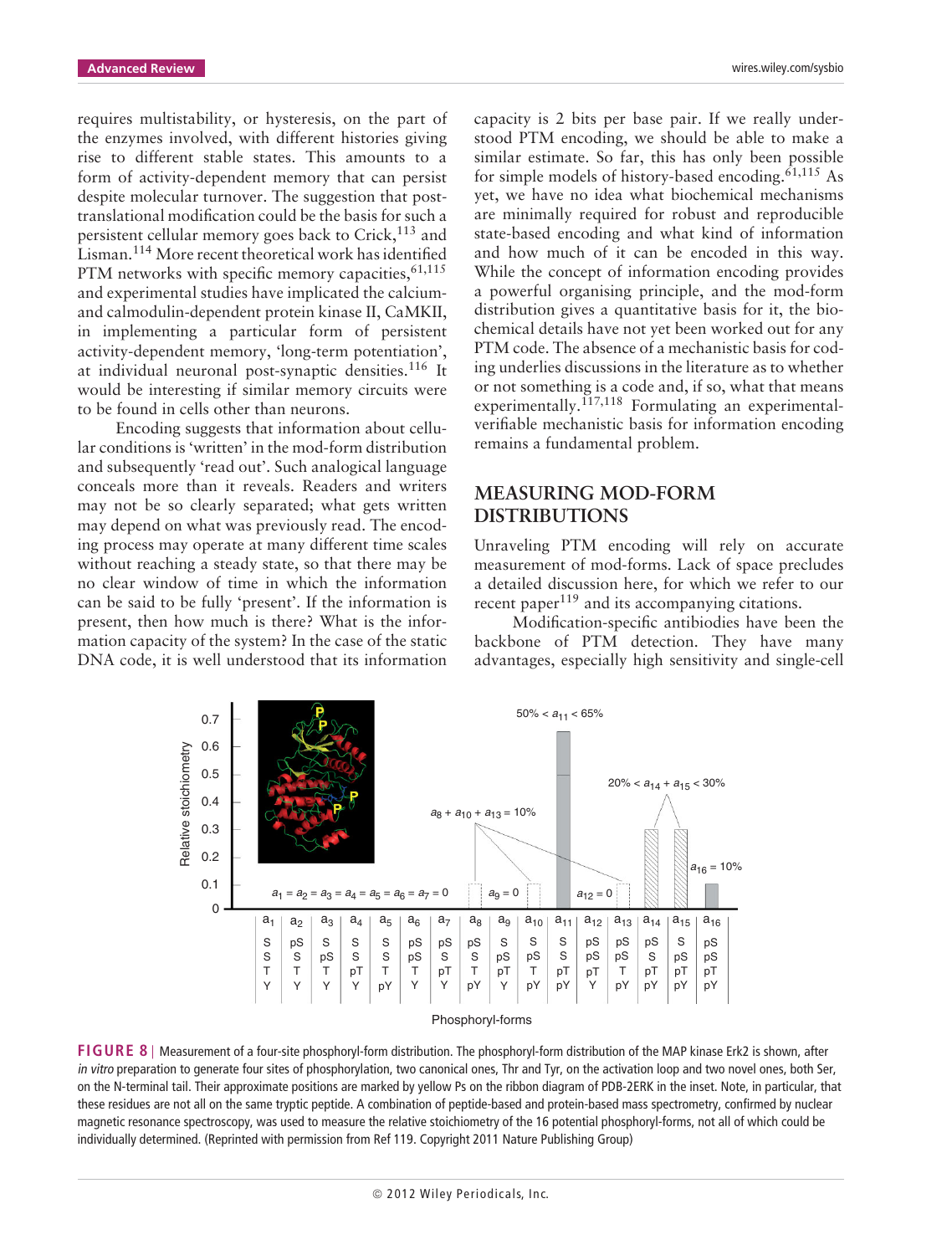resolution via immunostaining. They also have two significant disadvantages. First, they miss correlations between modifications that are widely separated on a protein and so cannot detect combinatorial modforms. Second, antigen recognition may be highly context-dependent so that antibodies may give quantitatively unreliable results in the face of combinatorial modifications.119,120 The implications of this have not been fully appreciated.

Mass spectrometry can, in principle, circumvent these difficulties, especially new protein-based methods that retain correlations between widely separated modifications (Figure 8). The mod-form distributions of histone tails (below 10 kDa) have been enumerated but it remains challenging to apply such methods to typical cellular proteins (around 50kDa) with widely separated sites, multiple types of modification and mod-forms of low abundance. Nevertheless, new instruments and methods are being developed that promise significant advances. Nuclear magnetic resonance spectroscopy is a complementary method that is more limited in scope than MS but has real-time and even *in vivo* potential. Studies of *τ* -phosphoryl-forms by NMR, undertaken by one of our labs, suggest what can be achieved for a large unstructured protein with complex phosphorylation patterns.<sup>96</sup>

# **SUMMARY AND CONCLUSIONS**

We have tried to make the following points in this review. First, it is the combinatorial patterns of modification across an entire protein—its 'mod-forms'—that provide the most complete information about a protein's state. Second, distinct mod-forms can elicit distinct downstream responses. We have assembled evidence from several biological contexts to confirm that this is a general feature of PTMs. Third, the overall response to a modified protein depends both on the effectiveness of a given mod-form to trigger the response and on the relative stoichiometry of that mod-form in the population. The latter quantities can be enumerated in the protein's 'mod-form distribution' (Figure 6). Mass spectrometry offers new capabilities for measuring mod-form distributions on typical cellular proteins (Figure 8). Fourth, the mod-form distribution provides the quantitative basis for interpreting PTM 'codes', as suggested for ionchannels, GPCRs, microtubules and transcriptional co-regulators. This leads to the kind of 'bow-tie' architectures that provide weak regulatory linkage (Figure 7) and enhance evolvability. Fifth, the shape of the mod-form distribution is dynamically regulated by the collective actions of the cognate forward and reverse enzymes and depends on the details of their biochemistry.

The mechanistic basis of PTM encoding presents an intriguing and challenging scientific problem, whose solution will require quantitative measurement, new experimental capabilities and new mathematical insights. Such 'systems biology' is not a new-fangled trend but an old strategy, well known to the biochemists and physiologists of the pre-molecular era.<sup>121</sup> We will need to recapture these ways of thinking to unravel the remarkable information processing capabilities of post-translational modification.

# **ACKNOWLEDGMENTS**

We are grateful to the following colleagues for their thoughtful comments on this paper but must stress that any omission or errors that remain are entirely our responsibility: Xavier Hanoulle, Carsten Janke, Isabelle Landrieu, Robert Lefkowitz, Kathryn Lilley, Denis Michel, Bert O'Malley, Anna Philpott, Valerie Schreiber, ´ Caroline Smet, James Trimmer, Andrew Tobin, and Christopher T. Walsh. We had to focus on a limited number of examples for reasons of space and we apologize to colleagues whose work we were unable to cite. The research underlying this review was supported by the US NIH under R01-GM081578 (S.P., H.S., J.G.) and by the French CNRS (G.L.).

# **REFERENCES**

- 1. Walsh CT. *Posttranslational Modification of Proteins*. Englewood, Colorado: Roberts and Company; 2006.
- 2. Xu Y, Gunawardena J. Realistic enzymology for posttranslational modification: zero-order ultrasensitivity revisited, in press, 2011.
- 3. Goldbeter A, Koshland DE. An amplified sensitivity arising from covalent modification in biological systems. *Proc Natl Acad Sci USA* 1981, 78:6840–6844.
- 4. Seet BT, Dikic I, Zhou M-M, Pawson T. Reading protein modifications with interaction domains. *Nat Rev Mol Cell Biol* 2006, 7:473–483.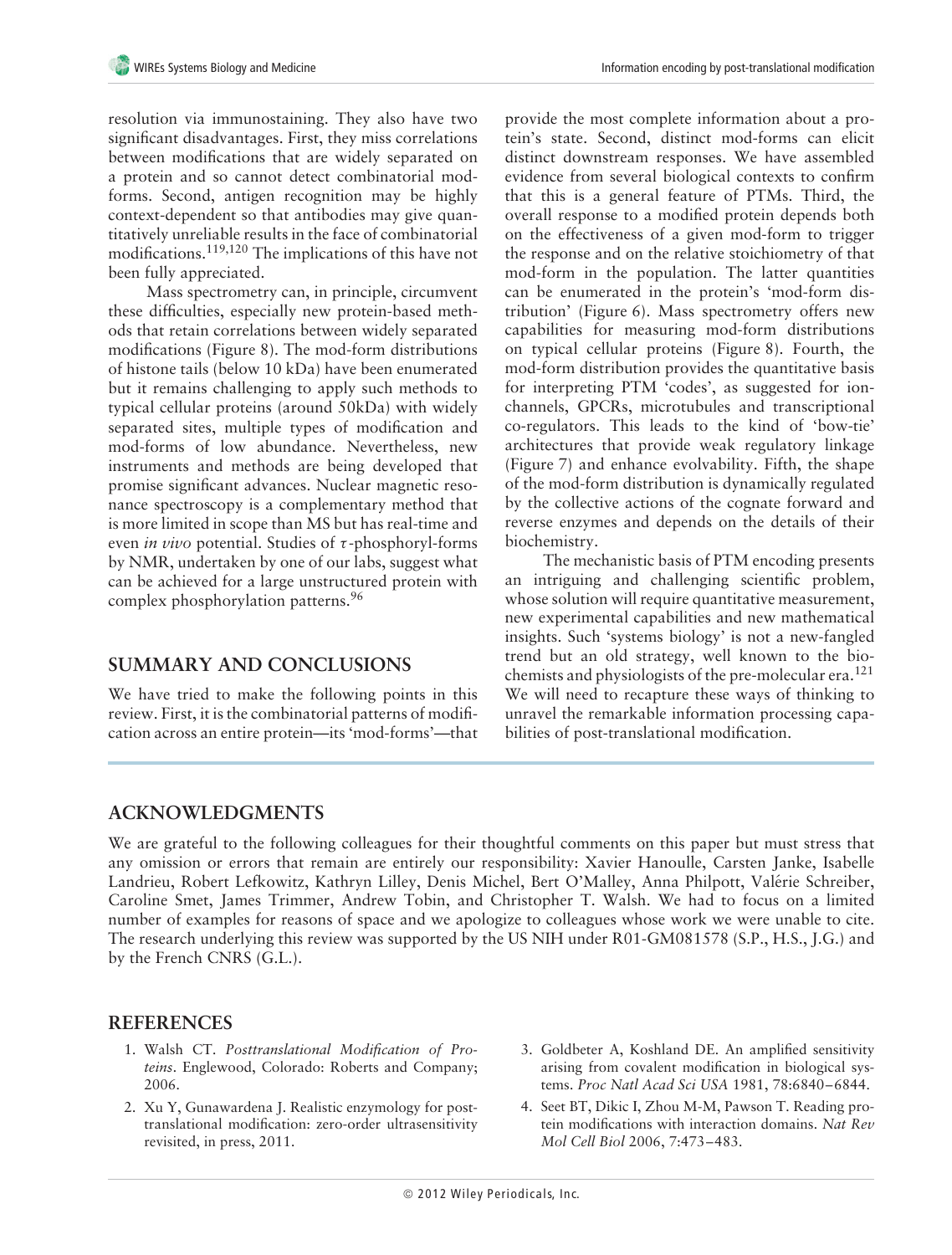- 5. Meinke MH, Bishop JS, Edstrom RD. Zero-order ultrasensitivity in the regulation of glycogen phosphorylase. *Proc Natl Acad Sci USA* 1986, 83:2865–2868.
- 6. Cohen P. The regulation of protein function by multisite phosphorylation–a 25 year update. *Trends Biochem Sci* 2000, 25:596–601.
- 7. Holmberg CI, Tran SEF, Eriksson JE, Sistonen L. Multisite phosphorylation provides sophisticated regulation of transcription factors. *Trends Biochem Sci* 2002, 27:619–627.
- 8. Salazar C, Höfer T. Multisite protein phosphorylation—from molecular mechanisms to kinetic models. *FEBS J* 2009, 276:3177–3198.
- 9. Yang X-J. Multisite protein modification and intramolecular signaling. *Oncogene* 2005, 24: 1653–1662.
- 10. Jensen ON. Interpreting the protein language using proteomics. *Nat Rev Mol Cell Biol* 2006, 7:391–403.
- 11. Cohen P. The origins of protein phosphorylation. *Nat Cell Biol* 2002, 4:E127–E130.
- 12. Khoury GA, Baliban RC, Floudas CA. Proteome-wide post-translational modification statistics: frequency analysis and curation of the swiss-prot database. *Sci Rep* 2011, 1. doi:10.1038/srep00090.
- 13. Stock AM, Robinson VL, Goudreau PN. Two component signal transduction. *Annu Rev Biochem* 2000, 69:183–215.
- 14. Cieśla J, Frączyk T, Rode W. Phosphorylation of basic amino acid residues in proteins: important but easily missed. *Acta Biochim Pol* 2011, 58:137–147.
- 15. Levental I, Grzybek M, Simons K. Greasing their way: lipid modifications determine protein association with membrane rafts. *Biochemistry* 2010, 49:6305–6316.
- 16. Bedford MT, Clarke SG. Protein arginine methylation in mammals: who, what, and why. *Mol Cell* 2009, 33:1–13.
- 17. Hsu J-M, Chen C-T, Chou C-K, Kuo H-P, Li L-Y, Lin Chun-Yi, Lee H-J, Wang Y-N, Liu M, Liao H-W, et al. Crosstalk between Arg 1175 methylation and Tyr 1173 phosphorylation negatively modulates EGFRmediated ERK activation. *Nature Cell Biol* 2011, 13: 174–181.
- 18. Erce MA, Pang CNI, Hart-Smith G, Wilkins MR. The methylproteome and the intracellular methylation network. *Proteomics* 2012, 12:564–586.
- 19. Corda D, di Girolamo M. Functional aspects of protein mono-ADPribosylation. *EMBO J* 2003, 22: 1953–1958.
- 20. Schreiber V, Dantzer F, Ame J-C, de Murcia G. ´ Poly(ADP-ribose): novel functions for an old molecule. *Nat Rev Mol Cell Biol* 2006, 7:517–528.
- 21. Mann M, Ong S-E, Grønberg M, Steen H, Jensen ON, Pandey A. Analysis of protein phosphorylation using mass spectrometry: deciphering the phosphoproteome. *Trends Biotechnol* 2002, 20:261–268.
- 22. Johnson LN. The regulation of protein phosphorylation. *Biochem Soc Trans* 2009, 37:627–641.
- 23. Choudhary C, Kumar C, Gnad F, Nielsen ML, Rehman M, Walther TC, Olsen JV, Mann M. Lysine acetylation targets protein complexes and co-regulates major cellular functions. *Science* 2009, 325:834–840.
- 24. Zhao S, Xu W, Jiang W, Yu W, Lin Y, Zhang T, Yao J, Zhou L, Zeng Y, Li H, et al. Regulation of cellular metabolism by protein lysine acetylation. *Science* 2010, 327:1000–1004.
- 25. Zachara NE, Hart GW. The emerging significance of O-GlcNAc in cellular regulation. *Chem Rev* 2002, 102:431–438.
- 26. Linder ME, Deschenes RE. Palmitoylation: policing protein stability and traffic. *Nature Rev Mol Cell Biol* 2007, 8:74–84.
- 27. Roth AF, Wan J, Bailey AO, Sun B, Kuchar JA, Green WN, Phinney BS, Yates JR, III. Davis NG. Global analysis of protein palmitoylation in yeast. *Immunol Cell Biol* 2006, 125:1003–1013.
- 28. Huang J, Berger SL. The emerging field of dynamic lysine methylation of non-histone proteins. *Curr Opin Genet Dev* 2008, 18:1–7.
- 29. Hassa PO, Haenni SS, Elser M, Hottiger MO. Nuclear ADP-ribosylation reactions in mammalian cells: where are we today and where are we going? *Microbiol Mol Biol Rev* 2006, 70:789–829.
- 30. Schwartz DC, Hochstrasser M. A superfamily of protein tags: ubiquitin, SUMO and related modifiers. *Trends Biochem Sci* 2003, 28:321–328.
- 31. Xu P, Peng J. Dissecting the ubiquitin pathway by mass spectrometry. *Biochim Biophys Acta* 2006, 1764: 1940–1947.
- 32. Catic A, Ploegh HL. Ubiquitin—conserved protein or selfish gene? *Trends Biochem Sci* 2005, 30:600–604.
- 33. Hochstrasser M. Lingering mysteries of ubiquitinchain assembly. *Cell* 2006, 124:27–34.
- 34. Pickart CM. Mechanisms underlying ubiquitination. *Annu Rev Biochem* 2001, 70:503–533.
- 35. Amerik AY, Hochstrasser M. Mechanism and function of deubiquitinating enzymes. *Biochim Biophys Acta* 2004, 1695:189–207.
- 36. Kimura Y, Tanaka K. Regulatory mechanisms involved in the control of ubiquitin homeostasis. *J Biochem* 2010, 147:793–798.
- 37. Hochachka PW, McClelland GB. Cellular metabolic homeostasis during large-scale change in ATP turnover rates in muscles. *J Exp Biol* 1997, 200:381–386.
- 38. Chen P-C, Bhattacharayya BJ, Hanna J, Minkel H, Wilson JA, Finley D, Miller RJ, Wilson SM. Ubiquitin homeostasis is critical for synaptic development and function. *J Neurosci* 2011, 31:17505–17513.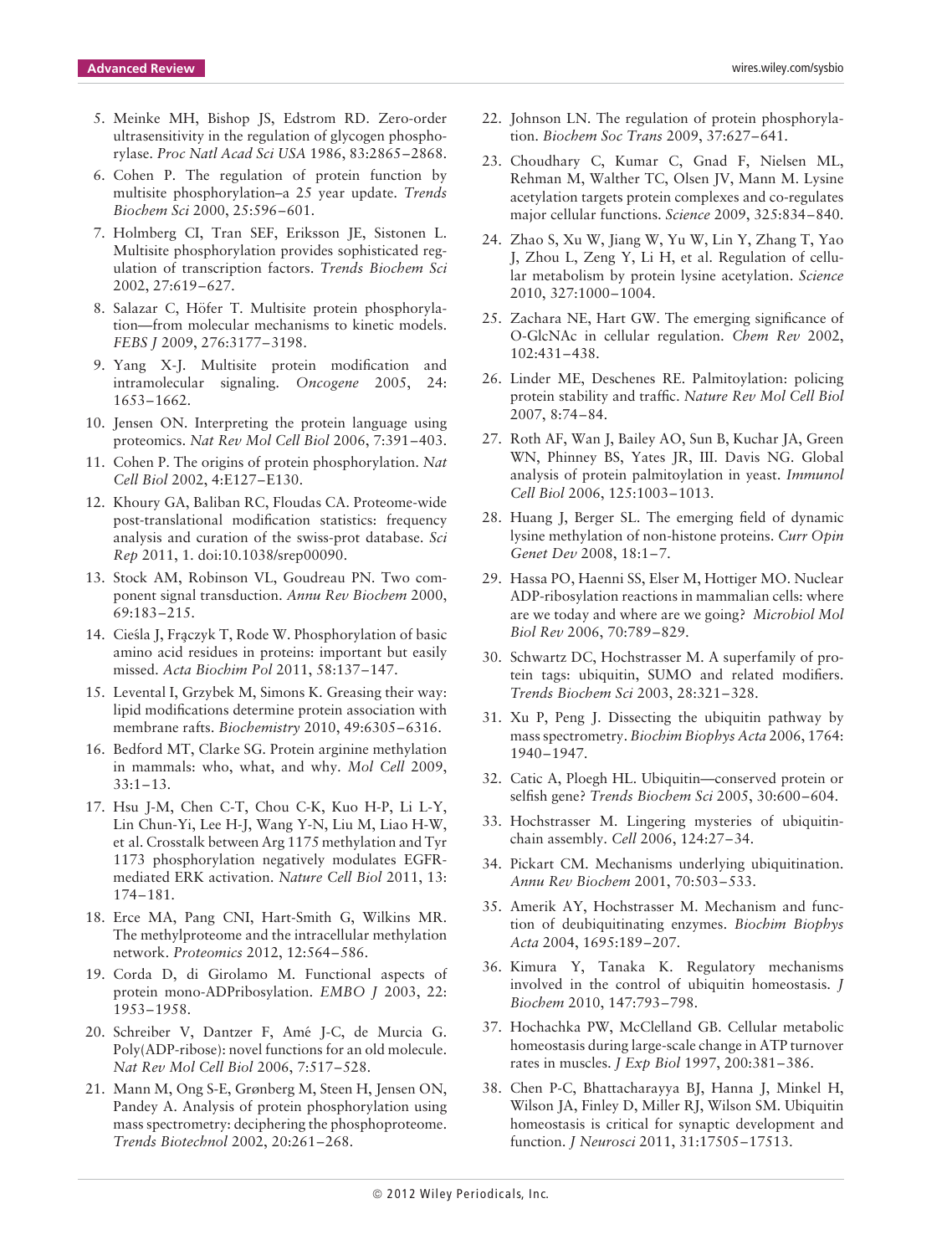- 39. Alvarez-Gonzalez R, Jacobson MK. Characterization of polymers of adenosine diphosphate ribose generated in vitro and in vivo. *Biochemistry* 1987, 26: 3218–3224.
- 40. Fahrer J, Popp O, Malanga M, Beneke S, Markovitz DM, Ferrando-May E, Bürkle A, Kappes F. Highaffinity interaction of poly(ADP-ribose) and the human DEK oncoprotein depends upon chain length. *Biochemistry* 2010, 49:7119–7130.
- 41. Ikeda F, Dikic I. Atypical ubiquitin chains: new molecular signals. *EMBO Rep* 2008, 9:536–542.
- 42. Al-Hakim AK, Zagorska A, Chapman L, Deak M, Peggie M, Alessi DR. Control of AMPK-related kinases by USP9X and atypical Lys29/Lys33-linked polyubiquitin chains. *Biochem J* 2008, 411:249–260.
- 43. Kim HT, Kim KP, Lledias F, Kisselev AF, Scaglione KM, Skowyra D, Gygi SP, Goldberg AL. Certain pairs of ubiquitin-conjugating enzymes (E2s) and ubiquitinprotein ligases (E3s) synthesize nondegradable forked ubiquitin chains containing all possible isopeptide linkages. *J Biol Chem* 2007, 282:17375–17386.
- 44. Dikic I, Wakatsuki S, Walters KJ. Ubiquitin-binding domains—from structures to function. *Nat Rev Mol Cell Biol* 2009, 10:659–671.
- 45. Lonard DM, OMalley BW. Nuclear receptor coregulators: judges, juries and executioners of cellular regulation. *Mol Cell* 2007, 27:691–700.
- 46. Magrane M, UniProt Consortium. UniProt Knowledgebase: a hub of integrated protein data. *Database (Oxford)* 2011, 2011:bar009.
- 47. Goel R, Harsha HC, Pandey A, Prasad TS. Human Protein Reference Database and Human Proteinpedia as resources for phosphoproteome analysis. *Mol Biosyst* 2012, 8:453–463.
- 48. Dinkel H, Chica C, Via A, Gould CM, Jensen LJ, Gibson TJ, Diella F. Phospho. ELM: a database of phosphorylation sites—update 2011. *Nucleic Acids Res* 2011, 39:D261–D267.
- 49. Hornbeck PV, Chabra I, Kornhauser JM, Skrzypek E, Zhang B. PhosphoSite: a bioinformatics resource dedicated to physiological protein phosphorylation. *Proteomics* 2004, 4:1551–1561.
- 50. Gnad F, Gunawardena J, Mann M. PHOSIDA 2011: the posttranslational modification database. *Nucleic Acids Res* 2011, 39:D253–D260.
- 51. Bodenmiller B, Campbell D, Gerrits B, Lam H, Jovanovic M, Picotti P, Schlapbach R, Aebersold R. PhosphoPep—a database of protein phosphorylation sites in model organisms. *Nat Biotechnol* 2008, 26: 1339–1340.
- 52. Lee TY, Huang HD, Hung JH, Huang HY, Yang YS, Wang TH. dbPTM: an information repository of protein post-translational modification. *Nucleic Acids Res* 2006, 34:D622–D627.
- 53. Liu Z, Cao J, Gao X, Zhou Y, Wen L, Yang X, Yao X. CPLA 1.0: an integrated database of

protein lysine acetylation. *Nucleic Acids Res* 2011, 39:D1029–D1034.

- 54. Gao J, Agrawal GK, Thelen JJ, Xu D. P3DB: a plant protein phosphorylation database. *Nucleic Acids Res* 2009, 37:D960–D962.
- 55. Durek P, Schmidt R, Heazlewood JL, Jones A, MacLean D, Nagel A, Kersten B, Schulze WX. Phos-PhAt: the Arabidopsis thaliana phosphorylation site database. An update. *Nucleic Acids Res* 2010, 38: D828–D834.
- 56. Yudushkin IA, Schleifenbaum A, Kinkhabwala A, Neel BG, Schultz C, Bastiaens PIH. Live-cell imaging of enzyme-substrate interaction reveals spatial regulation of PTP1B. *Science* 2007, 315:115–119.
- 57. Acuto O, Di Bartolo V, Michel F. Tailoring T-cell receptor signals by proximal negative feedback mechanisms. *Nat Rev Immunol* 2008, 8:699–712.
- 58. Gunawardena J. Multisite protein phosphorylation makes a good threshold but can be a poor switch. *Proc Natl Acad Sci USA* 2005, 102:14617–14622.
- 59. Aubol BE, Chakrabarti S, Ngo J, Shaffer J, Nolen B, Fu X-D, Ghosh G, Adams JA. Processive phosphorylation of alternative splicing factor/splicing factor 2. *Proc Natl Acad Sci USA* 2003, 100:12601–12606.
- 60. Fiol CJ, Roach PJ. Hierarchical phosphorylation of proteins. In: Marks F, ed. *Protein Phosphorylation*. Federal Republic of Germany: VCH Verlagsgesellschaft; 1996.
- 61. Thomson M, Gunawardena J. Unlimited multistability in multisite phosphorylation systems. *Nature* 2009, 460:274–277.
- 62. Gunawardena J. A linear framework for time-scale separation in nonlinear biochemical systems. *PLoS ONE* 2012, 7:e36321.
- 63. Egloff S, Murphy S. Cracking the RNA polymerase II CTD code. *Trends Genet* 2008, 24:260–268.
- 64. Jenuwein T, Allis CD. Translating the histone code. *Science* 2001, 293:1074–1080.
- 65. Turner B. Cellular memory and the histone code. *Cell* 2002, 111:285–291.
- 66. Levitan I. Modulation of ion channels by protein phosphorylation and dephosphorylation. *Annu Rev Physiol* 1994, 56:193–212.
- 67. Mohapatra DP, Park K-S, Trimmer JS. Dynamic regulation of the voltage-gated Kv2.1 potassium channel by multisite phosphorylation. *Biochem Soc Trans* 2007, 35:1064–1068.
- 68. Surmeier DJ, Foehring R. A mechanism for homeostatic plasticity. *Nat Neurosci* 2004, 7:691–692.
- 69. Park K-S, Mohapatra DP, Misonou H, Trimmer JS. Graded regulation of the Kv2.1 potassium channel by variable phosphorylation. *Science* 2006, 313: 976–979.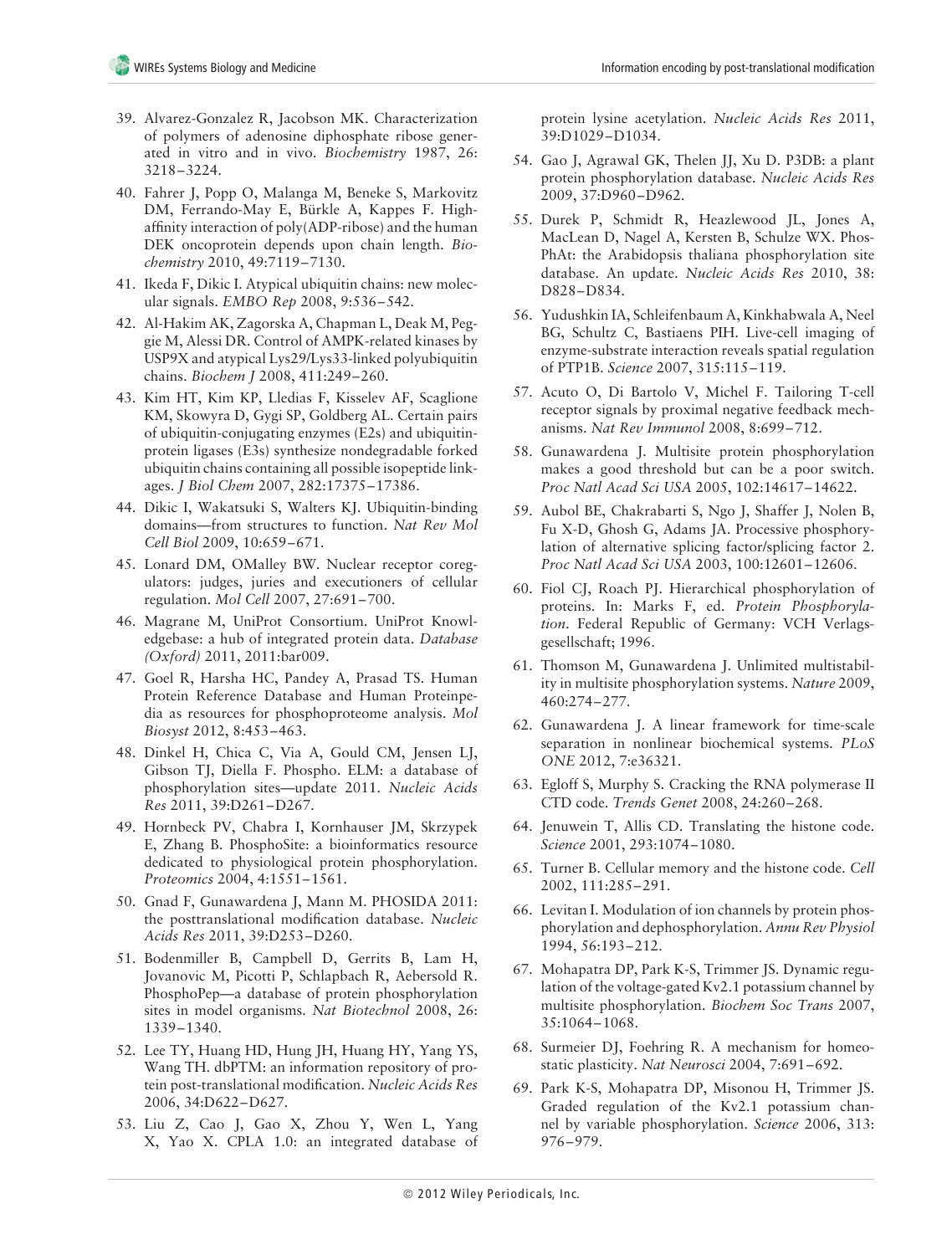- 70. Cerda O, Baek J-H, Trimmer JS. Mining recent brain proteomic databases for ion channel phosphosite nuggets. *J Gen Physiol* 2010, 137:3–16.
- 71. Plant LD, Dowdell EJ, Dementieva IS, Marks JD, Goldstein SAN. SUMO modification of cell surface Kv2.1 potassium channels regulates the activity of rat hippocampal neurons. *J Gen Physiol* 2011, 137: 441–454.
- 72. Fischle W, Wang Y, Allis CD. Binary switches and modification cassettes in histone biology and beyond. *Nature* 2003, 425:475–479.
- 73. Mandikian D, Cerda O, Sack JT, Trimmer JS. A SUMO-phospho tag team for wrestling with potassium channel gating. *J Gen Physiol* 2011, 137:435–439.
- 74. Fadool DA, Holmes TC, Berman K, Daga D, Levitan IB. Tyrosine phosphorylation modulates current amplitude and kinetics of a neuronal voltagegated potassium channel. *J Neurophysiol* 1997, 78: 1563–1573.
- 75. Gadsby DC, Nairn AC. Control of CFTR channel gating by phosphorylation and nucleotide hydrolysis. *Physiol Rev* 1999, 79:S77–S107.
- 76. Fredriksson R, Lagerström MC, Lundin L-G, Schiöth HB. The G-protein-coupled receptors in the human genome form five main families. phylogenetic analysis, paralogon groups, and fingerprints. *Mol Pharmacol* 2003, 63:1256–1272.
- 77. Lefkowitz RJ. Historical review: A brief history and personal retrospective of seven-transmembrane receptors. *Trends Pharmacol Sci* 2004, 25:413–422.
- 78. Bridges TM, Lindsley CW. G-protein coupled receptors: from classical models of modulation to allosteric mechanisms. *ACS Chem Biol* 2008, 19:530–541.
- 79. Kenakin T. New concepts in drug discovery: collateral efficacy and permissive antagonism. *Nature Rev Drug Discov* 2005, 4:919–927.
- 80. Tobin AB. G-protein coupled receptor phosphorylation: where, when and by whom. *Br J Pharmacol* 2008, 153:S167–S176.
- 81. Nobles KM, Xiao K, Ahn S, Shukla AK, Lam CM, Rajagopal S, Strachan RT, Huang T-Y, Bressler EA, Hara MR, et al. Distinct phosphorylation sites on the *β*<sup>2</sup> adrenergic receptor establish a barcode that encodes differential functions of *β*-arrestin. *Sci Signal* 2011, 4:ra51.
- 82. Butcher AJ, Prihandoko R, Kong KC, McWilliams P, Edwards JM, Bottrill A, Mistry S, Tobin AB. Differential G-protein coupled receptor phosphorylation provides evidence for a signaling bar code. *J Biol Chem* 2011, 286:11507–11518.
- 83. Liggett SB. Phosphorylation barcoding as a mechanism for directing GPCR signaling. *Sci Signal* 2011, 4:pe36.
- 84. Arshavsky VY. Rhodopsin phosphorylation: from terminating single photon responses to photoreceptor dark adaptation. *Trends Neurosci* 2002, 25:124–126.
- 85. Westermann S, Weber K. Post-translational modifications regulate tubulin function. *Nat Rev Mol Cell Biol* 2003, 4:938–947.
- 86. Tischfield MA, Baris HN, Wu C, Rudolph G, Van Maldergem L, He W, Chan W-M, Andrews C, Demer JL, Robertson RL, et al. Human TUBB3 mutations perturb microtubule dynamics, kinesin interactions, and axon guidance. *Cell* 2010, 140:74–87.
- 87. Janke C, Bulinski JC. Post-translational regulation of the microtubule cytoskeleton: mechanisms and functions. *Nat Rev Mol Cell Biol* 2011, 12:773–786.
- 88. Rogowski K, van Dijk J, Magiera MM, Bosc C, Deloulme J-C, Bosson A, Peris L, Gold ND, Lacroix B, Grau MB, et al. A family of protein-deglutamylating enzymes associated with neurodegeneration. *Cell* 2010, 143:564–578.
- 89. Kimura Y, Kurabe N, Ikegami K, Tsutsumi K, Konishi Y, Kaplan OI, Kunitomo H, Iino Y, Blacque OE, Setou M. Identification of tubulin deglutamylase among Caenorhabditis elegans and mammalian cytosolic carboxypeptidases (CCPs). *J Biol Chem* 2010, 285: 22936–22941.
- 90. Xia L, Hai B, Gao Y, Burnette D, Thazhath R, Duan J, Br M-H, Levilliers N, Gorovsky MA, Gaertig J. Polyglycylation of tubulin is essential and affects cell motility and division in Tetrahymena thermophila. *J Cell Biol* 2000, 149:1097–1106.
- 91. Janke C, Kneussel M. Tubulin post-translational modifications: encoding functions on the neuronal microtubule cytoskeleton. *Trends Neurosci* 2010, 33: 363–372.
- 92. Amniai L, Barbier P, Sillen A, Wieruszeski J-M, Peyrot V, Lippens G, Landrieu I. Alzheimer disease specific phosphoepitopes of Tau interfere with assembly of tubulin but not binding to microtubules. *FASEB J* 2009, 23:1146–1152.
- 93. Augustinack JC, Schneider A, Mandelkow E-M, Hyman BT. Specific tau phosphorylation sites correlate with severity of neuronal cytopathology in Alzheimer's disease. *Acta Neuropathol* 2002, 103:26–35.
- 94. Wang Z, Gucek M, Hart GW. Cross-talk between Glc-NAcylation and phosphorylation: site-specific phosphorylation dynamics in response to globally elevated O-GlcNAc. *Proc Natl Acad Sci USA* 2008, 105:13793–13798.
- 95. Yuzwa SA, Macauley MS, Heinonen JE, Shan X, Dennis RJ, He Y, Whitworth GE, Stubbs KA, McEachern EJ, Davies GJ, et al. A potent mechanism-inspired O-GlcNAcase inhibitor that blocks phosphorylation of tau in vivo. *Nat Chem Biol* 2008, 4:483–490.
- 96. Landrieu I, Leroy A, Smet-Nocca C, Huvent I, Amniai L, Hamdane M, Sibille N, Buée L, Wieruszeski J-M, Lippens G. NMR spectroscopy of the neuronal tau protein: normal function and implication in Alzheimer's disease. *Biochem Soc Trans* 2010, 38: 1006–1011.